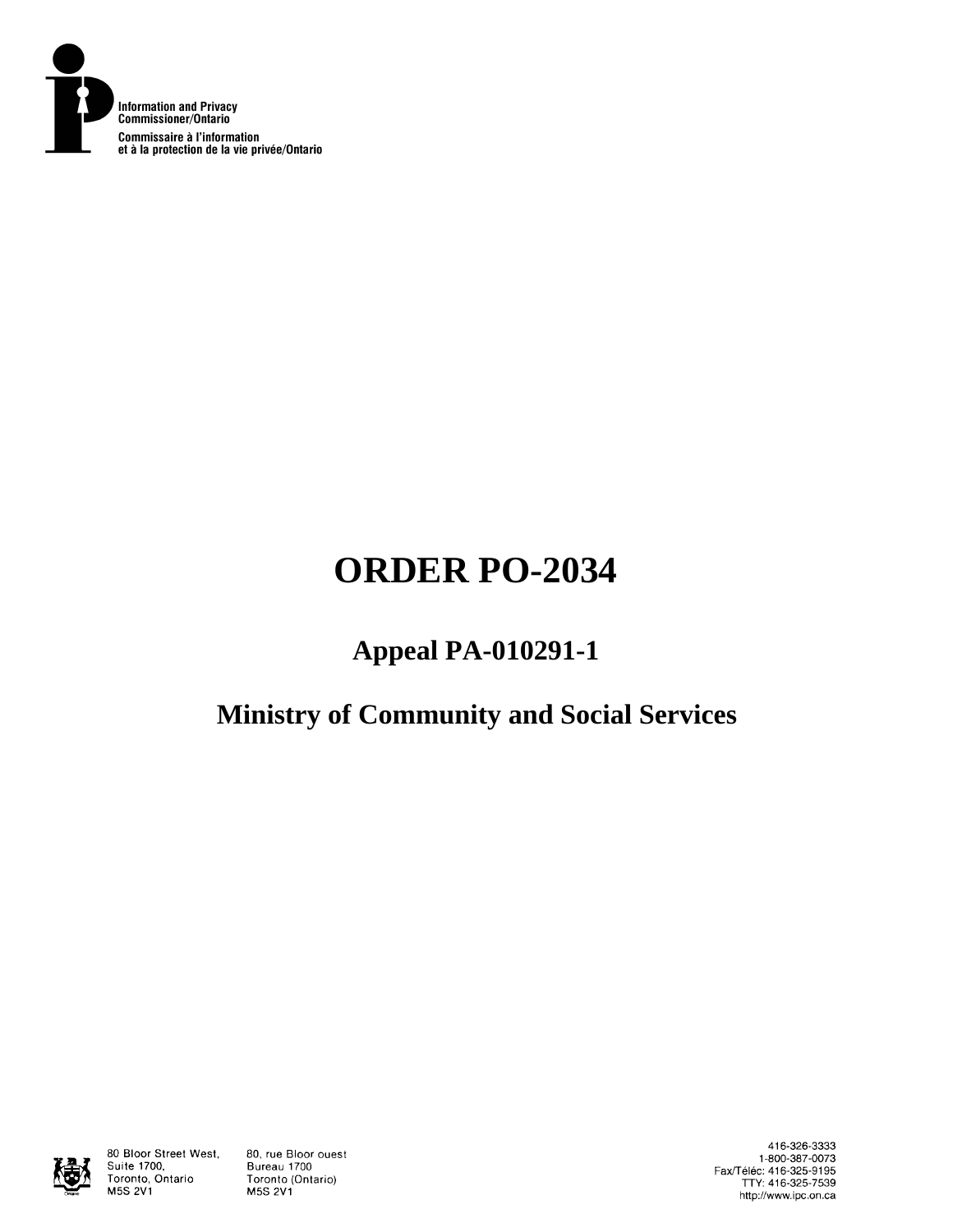## **NATURE OF THE APPEAL:**

The appellant submitted a request to the Ministry of Community & Social Services (the Ministry, now the Ministry of Community, Family and Children's Services) under the *Freedom of Information and Protection of Privacy Act* (the *Act*) for access to:

Copies of any and all materials and/or instructions that may have been given or imparted to employees and/or contractees of the Family Responsibility Office [the FRO] during the past four years with respect to the application and/or interpretation of section 41 of the *Family Responsibility and Support Arrears Enforcement Act* [the *FRSAEA*], or any subsections thereof. I include in the definition of "contractees" panel lawyers who may from time to time represent the FRO in section 41 hearings.

The Ministry located eight records, totaling 129 pages, as being responsive to the request and initially denied access to them pursuant to the discretionary exemptions in sections  $14(1)(c)$  (law enforcement - investigative techniques) and 19 (solicitor-client privilege) of the *Act*. The Ministry attached to the decision letter an index of records entitled "Summary of Records Being Denied".

The appellant appealed the Ministry's decision.

During mediation, the mediator noted that one of the records at issue had the discretionary exemption in section 13(1) written on it as well as the two exemptions referred to by the Ministry in its decision. The Ministry confirmed that it had decided not to rely on this provision. The mediator also referred the Ministry to some orders issued by this Office that had addressed similar issues to the ones raised in this appeal (Orders PO-1921 and PO-1928). After reviewing these orders, the Ministry reconsidered its position and issued a revised decision letter on November 21, 2001 together with an index of records entitled "Updated Document Control List".

In its revised decision letter, the Ministry granted full access to Record 1, partial access to Records 3, 4, 5, 6, and 7 and continued to deny access to Records 2 and 8. The Ministry also raised two additional discretionary exemptions in its revised decision (sections 13(1) (advice or recommendations) and 18(1)(e) (economic and other interests)) and claimed that some of the records were not responsive to the request. The "Updated Document Control List" which the Ministry attached to its revised decision cites the exemptions claimed for every page of each record.

In his initial letter of appeal, the appellant indicated that disclosure of the records was in the public interest, thus raising the possible application of the so-called "public interest override" in section 23 of the *Act*. Section 23 does not override the exemptions in sections 14 or 19 of the Act. In view of the conclusions I have reached about the application of the exemptions that can be overridden (sections  $13(1)$  and  $18(1)(e)$ ), it will not be necessary for me to consider whether or not section 23 applies in the circumstances of this appeal and I will not refer to it further in this order.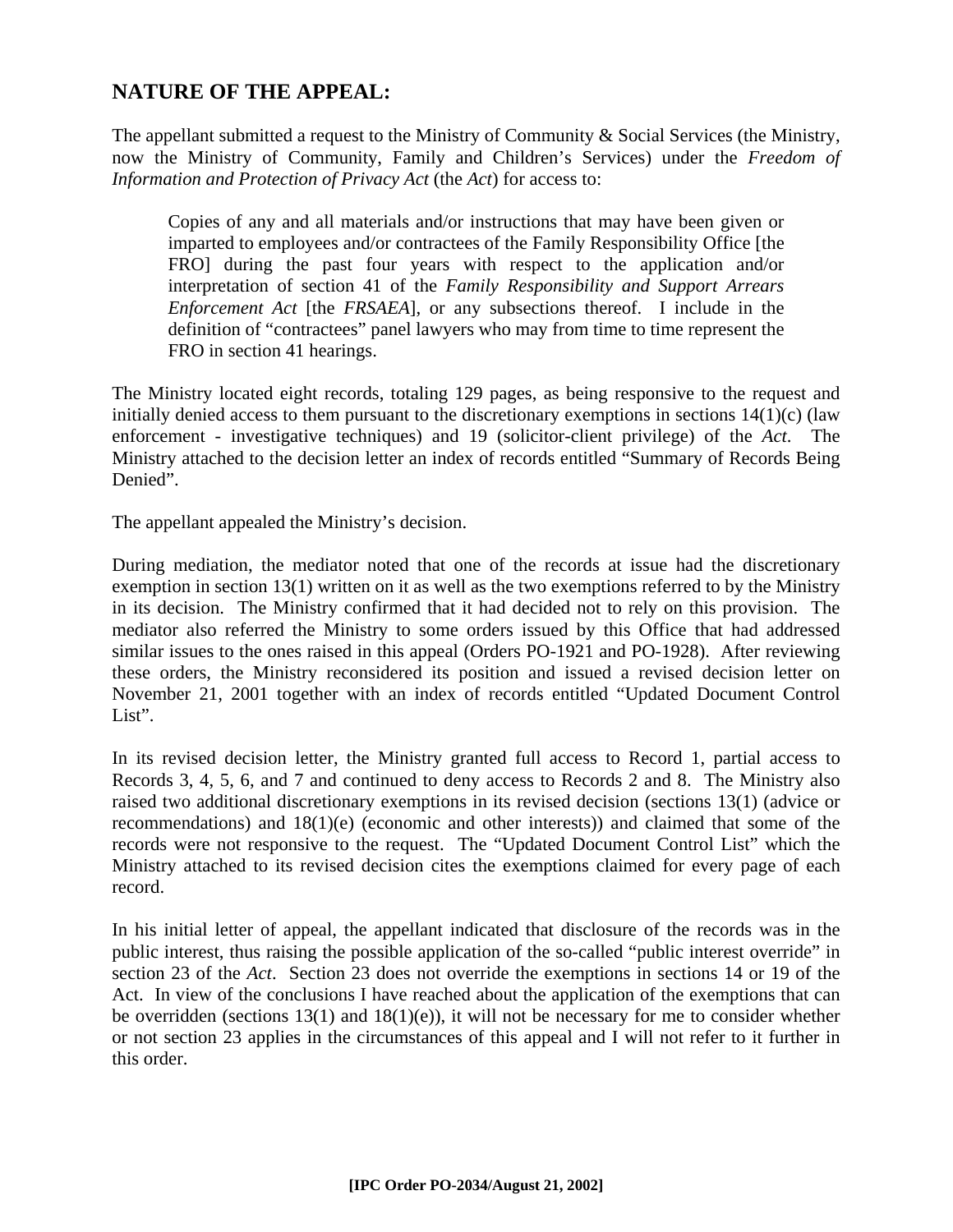After reviewing the Ministry's decision, the appellant agreed not to pursue access to the remaining portions of records 4, 7, and 8 (which the Ministry claimed were not responsive to the request). However, the appellant disputed the Ministry's claim that certain other information in the records was not relevant to the request. The appellant also took issue with the late raising of sections 13(1) and 18(1)(e). Accordingly, the responsiveness of records and the late raising of a new discretionary exemption are at issue in this appeal, and I will deal with these as preliminary issues. In addition, the appellant has objected to the Ministry's reliance on his personal information both in its decision-making at the request stage and in its representations on appeal. He has made privacy complaints regarding these objections. However, as this also relates to the adjudication of the appeal, I will comment on these objections as a preliminary issue.

Further mediation could not be effected and this appeal was moved into inquiry. I decided to seek representations from the Ministry initially, and sent it a Notice of Inquiry setting out the facts and issues on appeal. The Ministry submitted representations in response, the majority of which I then sent to the appellant along with a Notice of Inquiry. The appellant submitted representations in response. After reviewing them, I sent the Ministry a Reply Notice along with the appellant's representations and asked it to comment on certain portions of them. The Ministry submitted representations in reply.

### **RECORDS:**

As a result of the above decisions and discussions during mediation, the records and parts of records that remain at issue in this appeal are as follows:

- Record 2 (pages 20-24, withheld in full) Client Service Associate Policy and Procedures: Default Hearings (sec 41);
- Record 3 (withheld portions of pages 27, 36, 37) Manual for Counsel Representing the Director of the FRO, Default Hearings;
- Record 5 (withheld portions of pages 88, 93, 101, 106, 107 and 108, and pages  $64 71$ , 77, 78, 82, 83, 94, 95, 102, 103, 104 and 105 in their entirety) – Default Hearings (prepared for Client Service Associates/Client Service Clerks); and
- Record 6 (withheld portions of pages 111, 114 and 117, pages 110, 112, 113, 115, 116 and 118 in their entirety, and pages 119-123 in their entirety).

Although the Ministry has withheld pages 119-123 of Record 6 as being non-responsive to the request, it continues to claim sections  $14(1)(c)$  and section 19 for this information, in the alternative.

#### **BACKGROUND AND PRELIMINARY MATTERS:**

In 1987, the *Support and Custody Orders Enforcement Act* (*SCOEA*) was enacted to address spousal and child support arrears. *SCOEA* was repealed in 1992 and replaced by the *Family Support Plan Act* (*FSPA*). The *FSPA* was subsequently repealed in 1997 and replaced by the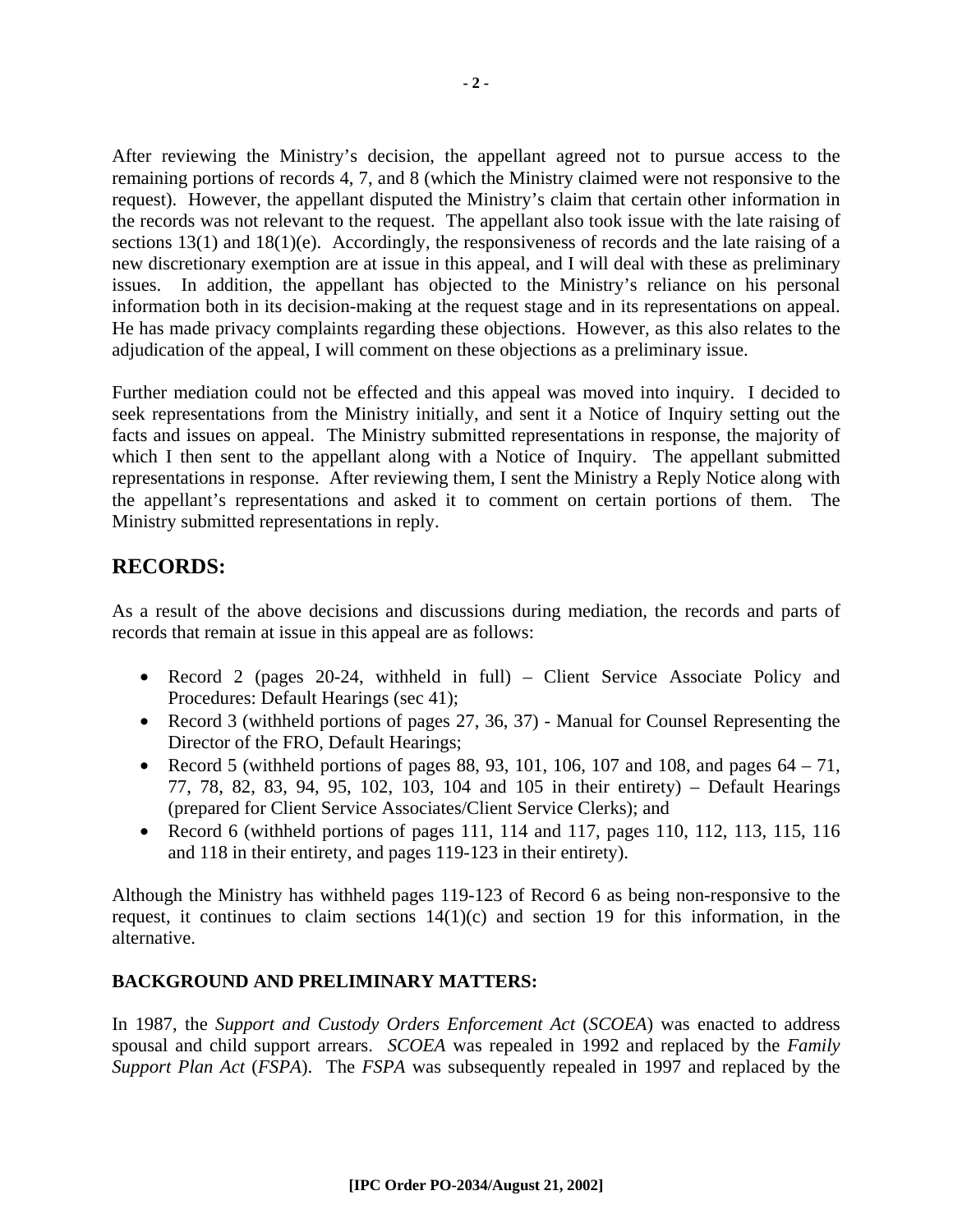*FRSAEA*. Pursuant to section 5(1) of the *FRSAEA*, the Director of the FRO is under a duty to enforce all "support orders", as defined in that Act, which are filed with it.

In order to place its representations on the issues in perspective, the Ministry has provided background on the FRO and its place in the overall family law scheme:

The [FRO] occupies a unique position in the provincial government. As an enforcement agency, FRO must be equipped with effective mechanisms for ensuring that child and spousal support monies are collected and paid to whom they are owed. As a public agency, FRO is governed by the [*Act*], and is obligated to respond to appropriate requests for information. Fulfilling dual roles requires FRO to strike a delicate balance between seemingly competing public interests: the interest of addressing child poverty by ensuring effective enforcement of support orders on one hand, and the interest in open access to information on the other.

The Ministry states that the *FRSAEA* gave the newly established FRO "new and stronger mechanisms to use in enforcement and a positive duty to do so". In particular, the Ministry states that:

FRO is the only body empowered with the duty and mandate to actively and, where necessary, aggressively enforce orders that are civil in nature. Because of FRO's distinct status, it is, at times, difficult to apply civil litigation jurisprudence to our office.

The Ministry explains the role the FRO plays in the larger system of family law litigation. In short, all court ordered support orders are filed with the FRO by the court, but the parties may opt out if they choose. The FRO's initial role is to facilitate the process of collecting payment from support payors and to remit those funds to the support recipients. As I indicated above, where a support payor is in arrears, the *FRSAEA* gives the Director the mandate to enforce the order.

The FRO's role, as provided for in the *FRSAEA*, does not extend to issues regarding the amount of support awarded, and the FRO will only become involved in court proceedings where that is at issue if the support payor requests enforcement relief. The Ministry states:

The objective of enforcement is to get funds flowing. The most aggressive option open to FRO is a default proceeding. At a default proceeding, the Director may negotiate with the payor with respect to the repayment schedule, but never with respect to the amount owing. In other words, the support payors have relief available to them *before* FRO steps in to enforce. Those cases that make it to the stage of default proceedings are generally those that have been the most difficult cases to enforce.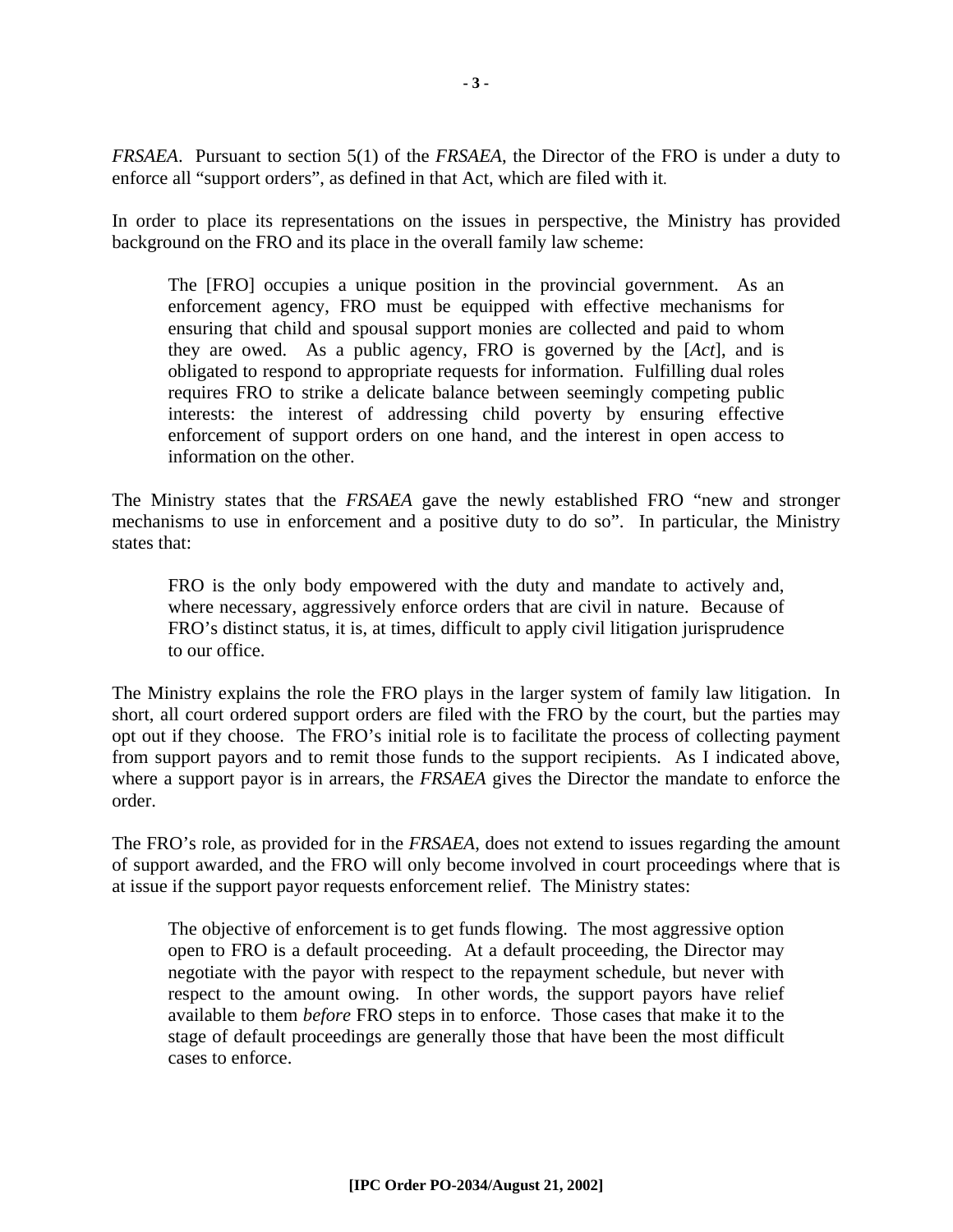#### **USE AND DISCLOSURE OF APPELLANT'S PERSONAL INFORMATION/ADMISSIBILITY AND RELEVANCE AT INQUIRY**

As noted above, the appellant objects to the Ministry's reliance on his personal information both in its decision-making at the request stage and in its representations on appeal. More particularly, the Ministry considered the appellant's identity and past relations with the FRO during its initial decision-making, and has provided detailed representations on this subject in this appeal. Referring to section 42(d) of the *Act* and the Information and Privacy Commissioner/Ontario (the IPC)'s *Code of Procedure*, the appellant states:

In its Code of Practice, the [IPC] states the following:

*Anyone, including employees of an institution, is entitled to exercise his or her right to access information under the acts or make a privacy complaint, without being unnecessarily identified and without fear of negative repercussions.* 

*…* 

*Employees of an institution responsible for responding to requests – generally the Freedom of Information and Privacy Co-ordinator [the Co-ordinator] and assisting staff – should not identify any requester when processing requests for general records. There is no reason to identify an individual requesting general records to employees outside the Co-ordinator's office*.

[I]n the letter of apology dated 20 September 2001 … [relating to the appellant's privacy complaint about the use of his personal information at the request stage, the Co-ordinator] said the following:

*Please accept my assurance that it is not ministry practice to inquire into reasons a person might have for making an access request.*

I submit that the Ministry, in its representations, has

- a. Contradicted and repudiated the "assurance" given by [the Co-ordinator] in her letter of 20 September 2001;
- b. Offended [the *Act*] and the practices and procedures promulgated thereunder;
- c. Betrayed the transparency of its attempts to disguise its general records as records intended to be used in a specific litigation against a specific person.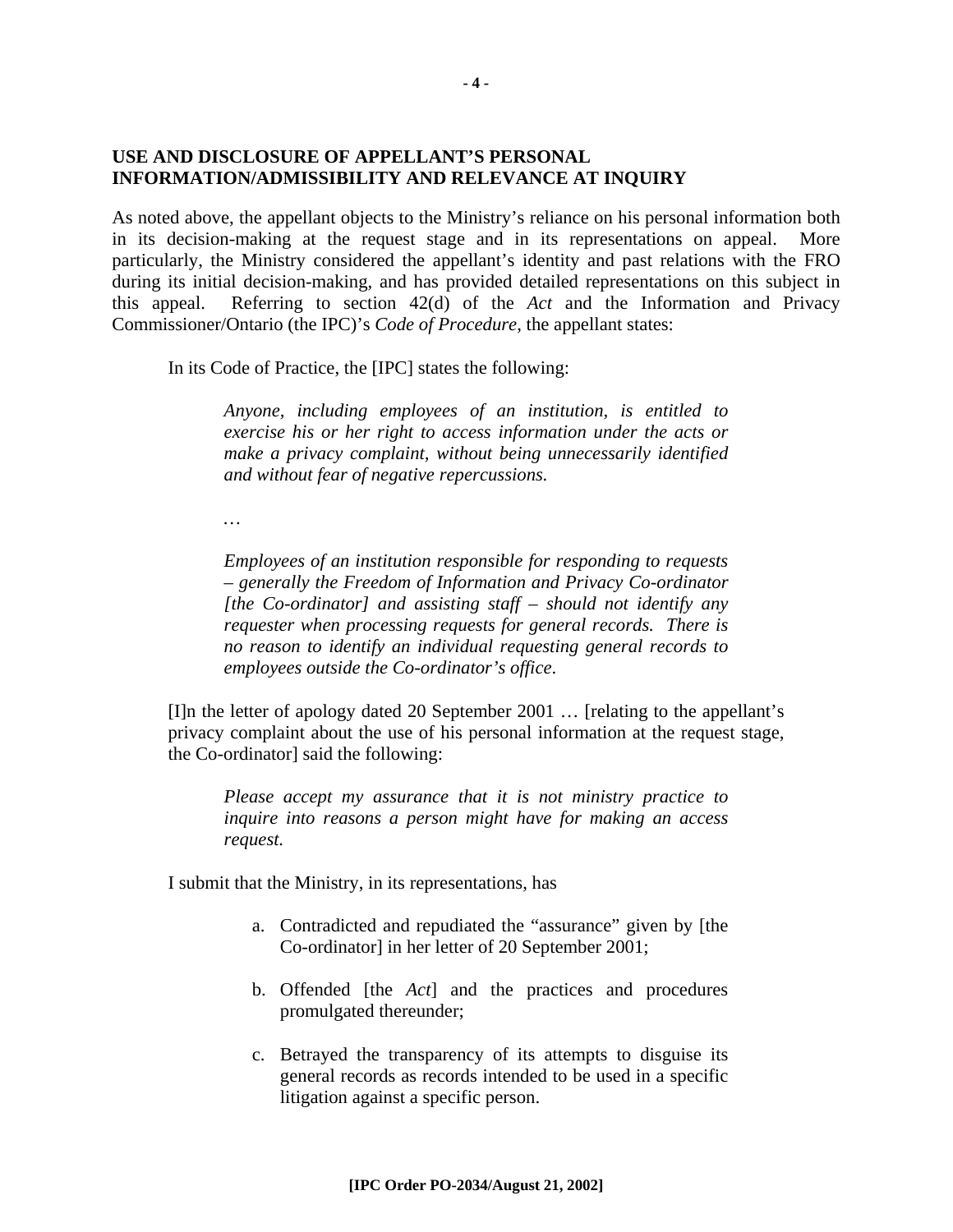[emphasis in the original]

In other words, The appellant asserts that the identification of him as the requester (by the Coordinator to the FRO) and the subsequent disclosure of information about him to the IPC offends section 42(d) of the *Act* and the principles set out in the IPC *Code of Procedure*. Moreover, he does not believe that these factors are relevant to the issues on appeal. This raises the question whether I should admit this evidence, and if I do admit it, whether I should give it any weight.

Referring to *Ethicon v. Cyanamid of Canada Inc.* [1977] FCJ No. 302 (F.C.T.D.) and *R. v. Wray* [1971] S.C.R. 272, the Ministry notes that a decision-maker must have all "relevant" information before him or her in order to make a proper decision and states:

The Ministry relies on the common law rules of evidence to support its submission that the appellant's history is relevant and necessary to the IPC being able to make an informed decision on the question of anticipated litigation, and therefore, litigation privilege.

In contrast to the strict rules of evidence at common law, administrative tribunals are generally not bound to apply the more traditional grounds for "admissibility" of evidence, but consider, rather, its relevance to the issues to be decided and the weight to be given to the information (see: Robert W. Macaulay and James L.H. Sprague, *Practice and Procedure Before Administrative Tribunals*, (Carswell: Toronto, 2001) at paragraphs 17(1)(a) through (f)).

Sections 42(d) and (m) of the *Act* provide:

An institution shall not disclose personal information in its custody or under its control except,

- (d) where disclosure is made to an officer or employee of the institution who needs the record in the performance of his or her duties and where disclosure is necessary and proper in the discharge of the institution's functions;
- (m) to the Information and Privacy Commissioner.

The crux of the appellant's argument is that he requested general records under the *Act*, and he should have been free to do so anonymously. In a general records request, there should normally be no need to identify the requester to the area holding the records in order for it to respond to the request, and I would expect that such information would not be routinely shared by the Ministry.

However, in order to properly apply the *Act,* the Ministry has a responsibility to ensure that the information does not fall within one of the exemptions or exceptions set out therein, and if it believes that it does, to decide whether it can be disclosed regardless. Even in a request for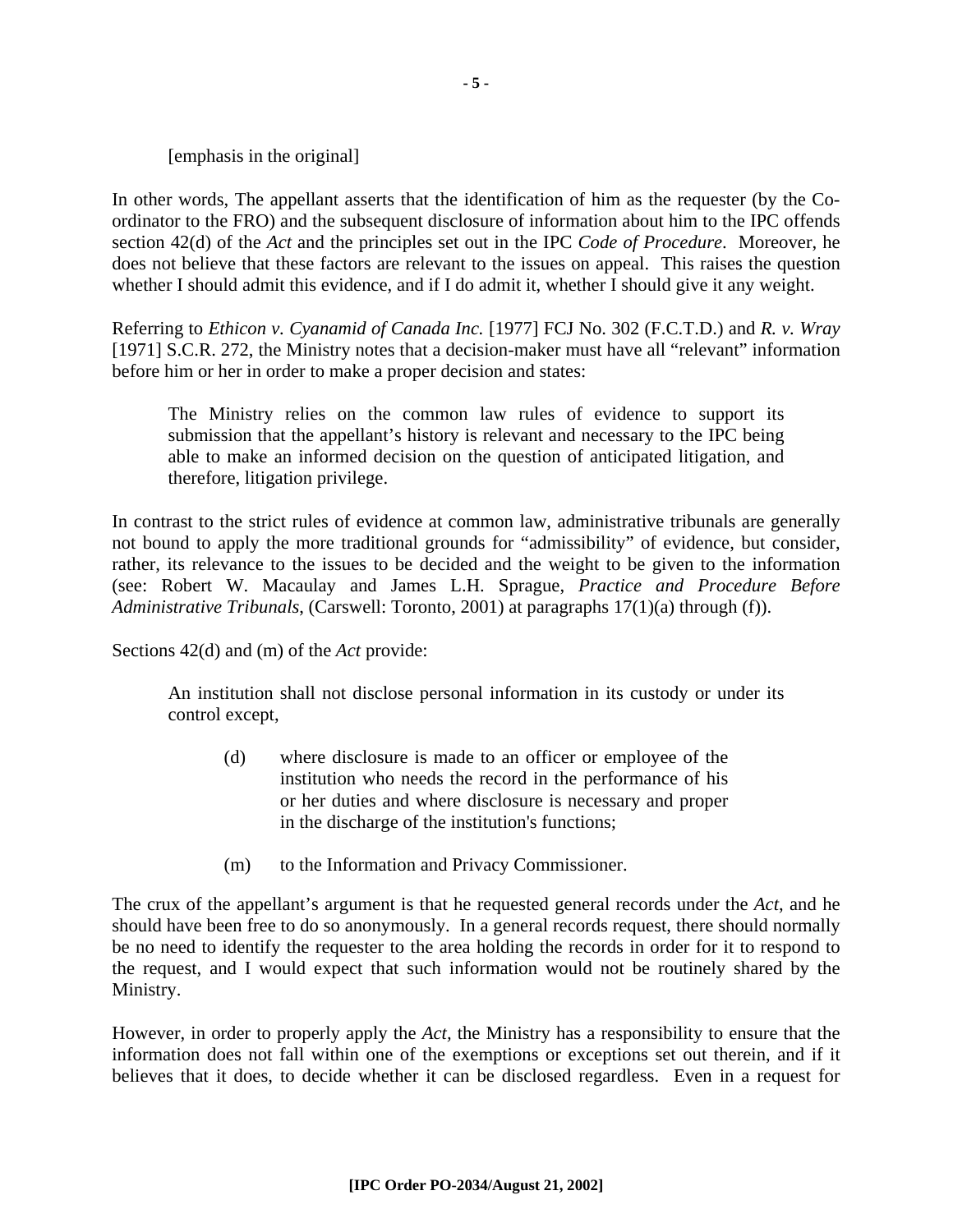general records, there are limited circumstances in which the identity of the requester is relevant in assessing the applicability of an exemption.

For example, in a section 19 claim based on solicitor-client privilege, it may not be possible to assert privilege if the requester is a client and therefore part of the solicitor-client relationship (Order PO-2006).

Other sections of the *Act*, such as sections 20 (danger to safety or health) and 14(1)(e) (danger to life or safety) contain no requirement that the information be "personal information". In some cases, the identity of the requester is not relevant to their application (for example, as in Reconsideration Order PO-1817). In others, however, the identity of the requester is the very reason the exemption was claimed (see: for example, Order PO-2003).

It is apparent from these examples that the decision to identify a requester in relation to a particular request is context specific. In this case, the contentious nature of the enforcement process forms the backdrop to the Ministry's decision-making. The Ministry's interpretation of the role of the FRO as expressed in its representations and the manner in which the exemptions should be applied reflects its belief that the identity of the appellant is relevant in the circumstances. Despite my ultimate findings on the issues below, I accept that it was reasonable in the circumstances for the Ministry to take its knowledge of and relationship with the appellant into consideration in arriving at its decision on access as well as in defending that decision during mediation and at inquiry.

In my view, the information provided in the representations relating to the various exemption claims is relevant to the application of some of the exemptions as interpreted and argued by the Ministry, and should therefore be considered by me in disposing of those issues. Given the analysis that led to my findings below, however, it is not necessary for me to determine what weight to give to this evidence.

#### **NON-RESPONSIVE INFORMATION**

The Ministry has withheld the majority of a chart (on pages 119-123) as being non-responsive to the appellant's request.

In Order P-880, former Adjudicator Anita Fineberg canvassed the issue of responsiveness of records in detail. In applying the direction provided by the Divisional Court in *Ontario (Attorney-General) v. Fineberg* (1994), 19 O.R. (3rd) 197, she concluded:

In my view, the need for an institution to determine which documents are relevant to a request is a fundamental first step in responding to the request. It is an integral part of any decision by a head. The request itself sets out the boundaries of relevancy and circumscribes the records which will ultimately be identified as being responsive to the request. I am of the view that, in the context of freedom of information legislation, "relevancy" must mean "responsiveness". That is, by asking whether information is "relevant" to a request, one is really asking whether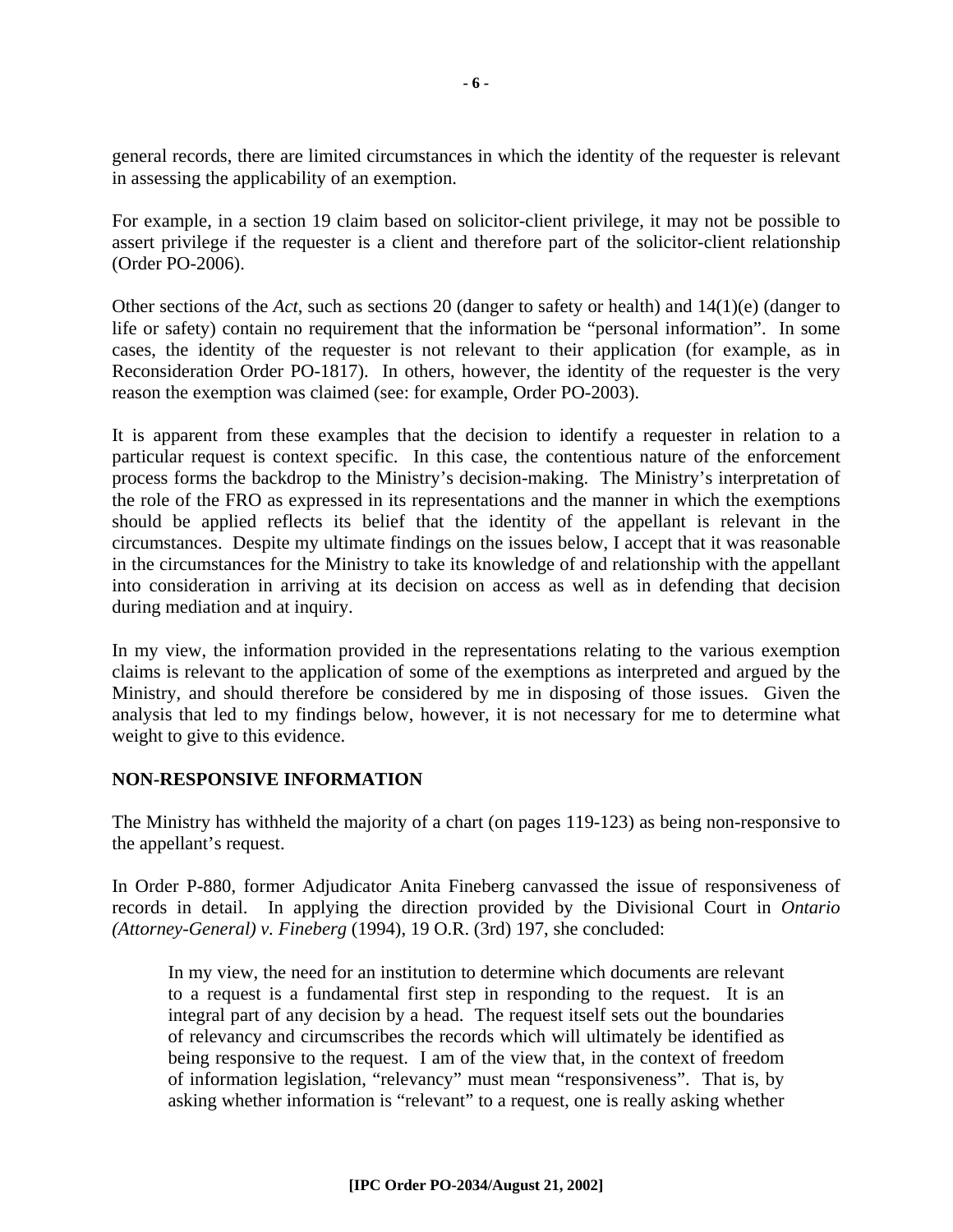it is "responsive" to a request. While it is admittedly difficult to provide a precise definition of "relevancy" or "responsiveness", I believe that the term describes anything that is reasonably related to the request.

In responding to this issue, the Ministry states:

The Ministry relies on the wording of [the *Act*], which gives requesters a right of access to "a record or part of a record" (s.10). This wording gives institutions flexibility when making decisions regarding responsiveness (MO-1483)… Many previous orders indicate that records are often severed by an institution on the basis that certain portions do not fall within the scope of the request.

Additionally, s. 10 permits government organizations to disclose "part of a record" if only part contains responsive information … This approach is practical because it recognizes that government organizations create records for a variety of reasons, and some documents may be created to serve multiple purposes (P-913).

Referring to the principles set out in Order P-880, the Ministry states further:

[T]here was no doubt as to the interpretation of the request. The request was not considered to be too broad, or so vague as to cause uncertainty regarding what the appellant was seeking. The appellant requested "copies of any and all materials and/or instructions that may have been given or imparted to employees and/or contractees of FRO … with respect to the application and/or interpretation of s. 41 …or any subsection thereof …" It is clear that this request is quite specific, and that portions of these materials that are reasonably related to the request should be disclosed …

The chart in question, entitled "What you should note on your court Results", contains information that is not relevant to "the application and/or interpretation of s. 41" of the *FRSAEA*, the section that deals with default hearings. The chart is administrative in nature, and consists of basic directions on how to fill out a Panel Lawyer Report Form. This chart contains brief notes on what should be recorded by a lawyer after attending court on any of the proceedings referred to …

…the ministry has decided to release a portion of the chart on page 120 that may be somewhat related to the request. However, the remaining portions of the chart deal with other facets which are in no way included in the appellant's request. The withheld sections in the chart briefly deal with refraining orders, variation orders, costs orders, and substitutional service orders made against FRO, all of which require completely separate proceedings from a default hearing.

…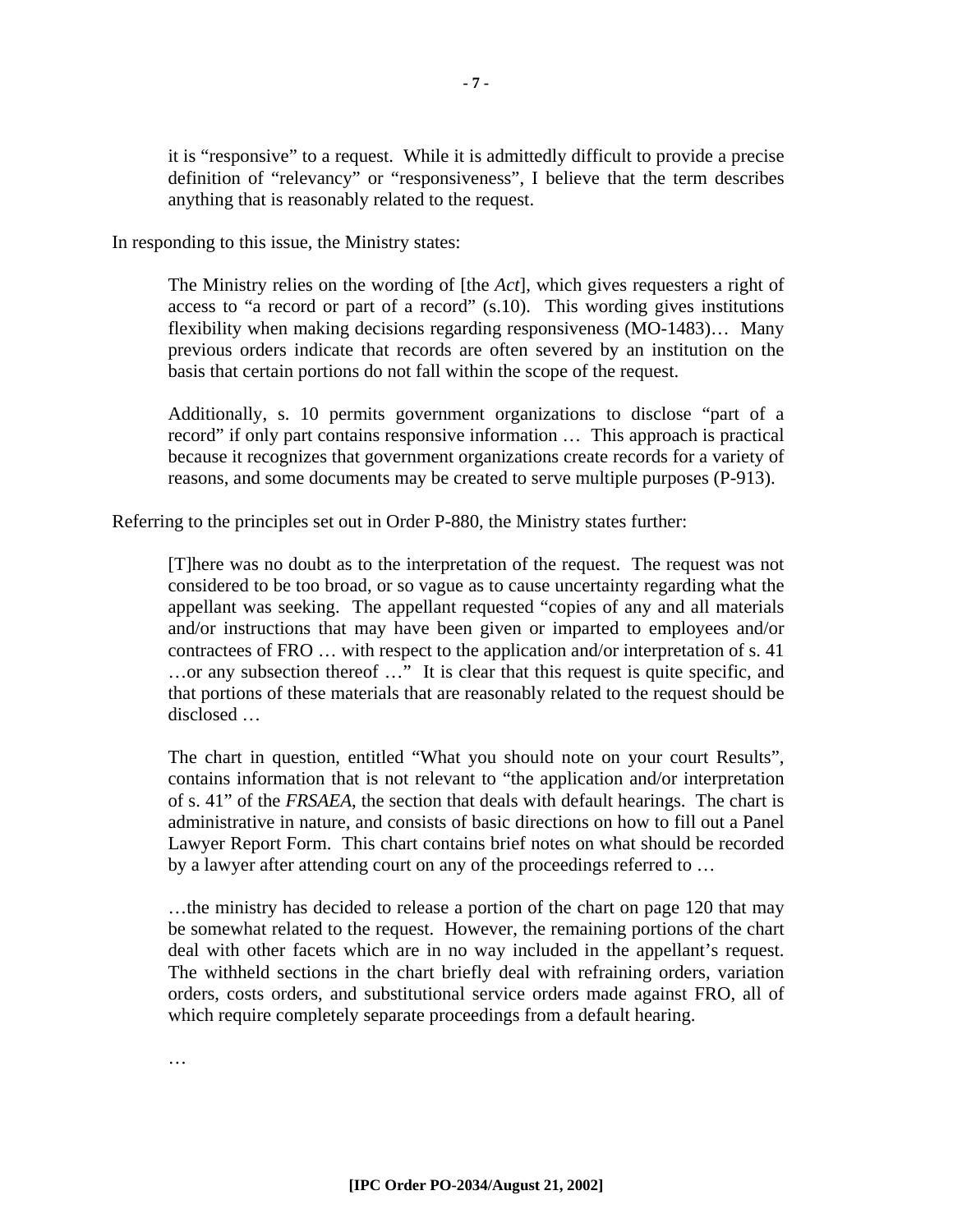The ministry would like to emphasize that the appellant in no way has requested records or information concerning refraining orders, variations, costs, or subservice matters… Thus, these materials are not reasonably relevant to the request, as they do not contain information regarding default hearings brought pursuant to s. 41 *FRSAEA*.

In responding to the Ministry's representations on this issue, the appellant takes the position that "if a portion of a chart is deemed to be 'related to the request'…, then the entire chart is related to the request". The appellant submits that:

[T]o invoke s. 10(1) of [the *Act*], as the Ministry does, is to go beyond the meaning and intent of the *Act*. I suggest that the words of that section … do not contemplate or authorize the editing of a single item (the chart) in a record when at least part of that item is acknowledged to be "related to the request".

Referring to the Ministry's reliance on Order MO-1483, the appellant attempts to distinguish the conclusions of Assistant Commissioner Tom Mitchinson on the basis that there were a large number of records at issue in that order, whereas the only record at issue in the present case consists of a single chart of only a few pages.

In the appeal dealt with in Order MO-1483, the appellant argued that if a record contains both responsive and non-responsive information, the institution must disclose the non-responsive portions unless they qualify for exemption under the *Act*. Assistant Commissioner Mitchinson explained the rationale for withholding non-responsive information from disclosure:

It is clear from previous orders of this Office that records are often severed by an institution or an Adjudicator on the basis that certain portions do not fall within the scope of a request. Perhaps the most common example is a request for records relating to a motor vehicle accident, where certain notebook entries made by an investigating police officer are responsive, and other entries dealing with unrelated activities undertaken by that police officer on the same day are withheld on the basis that they fall outside the scope of the request. Another example might be an audit report dealing with the operation of a number of publicly funded bodies, where only one of these bodies is identified in a request. In my view, this approach to dealing with requests is both practical and supportable by the wording of the *Act*. Section 4 of the *Act* gives requesters a right of access to "a record or **part of a record**", presumably for the purpose of giving institutions flexibility when making decisions regarding responsiveness. Section 17 of the *Act* is also relevant in this regard. It imposes obligations on both institutions and requesters to clearly identify information responsive to a request and, where unclear, to actively work together to ensure that both parties understand what information is requested and what is not. To require all portions of records, whether responsive or not, to undergo an exemption-based review in the context of responding to a particular request would, in my view, impose an unnecessary and unproductive burden on the statutory access scheme.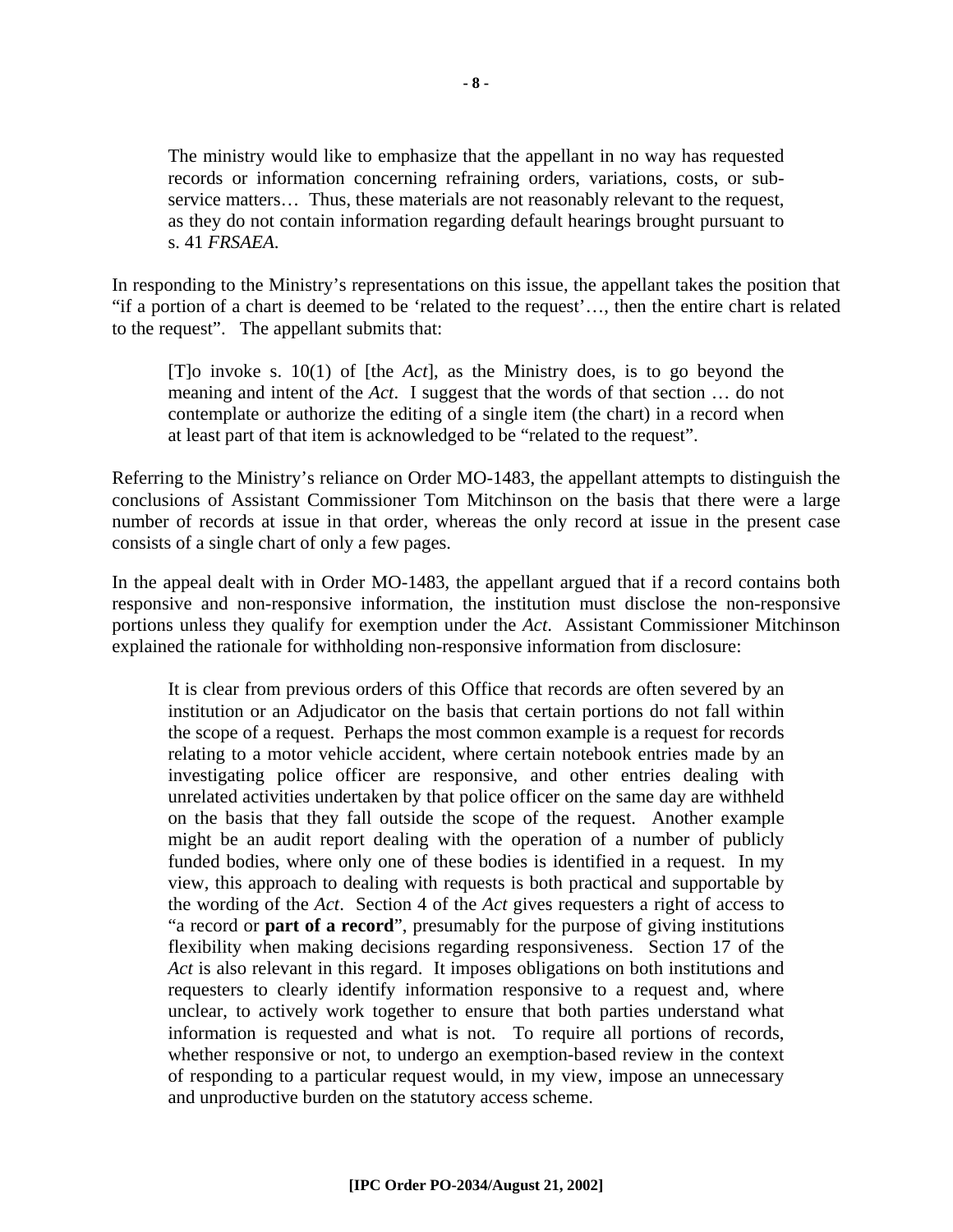Commenting on the manner in which severances should be made, Senior Adjudicator David Goodis stated in Order PO-1878:

A head will not be required to sever the record and disclose portions where to do so would reveal only "disconnected snippets", or "worthless", "meaningless" or "misleading" information. Further, severance will not be considered reasonable where an individual could ascertain the content of the withheld information from the information disclosed [Order PO-1663, *Ontario(Minister of Finance) v. Ontario (Information and Privacy Commissioner)* (1997), 102 O.A.C. 71 (Div. Ct.)].

I agree with the Ministry that the appellant's request is specific to records pertaining to the interpretation and/or application of section 41 of the *FRSAEA*. Section 41 deals only with default hearings, while other sections contemplate a number of different types of proceedings and orders, as explained by the Ministry in its representations. For example, Refraining Orders, which are dealt with in sections 35 to 39 of the *FRSAEA*, would be granted in a motion brought by the support payor. The Ministry indicates that this is a separate proceeding from a default hearing, which is initiated by the Director of the FRO. I accept the Ministry's position that portions of records pertaining to other types of proceedings and orders that fall outside the scope of section 41 are not "reasonably related to" the appellant's request as worded.

I do not accept the appellant's interpretation of section 10 of the *Act*. In my view, regardless of the number of pages at issue, section 10 contemplates that any portion of a record may be severed from a record, either because it is not responsive or because it is exempt under the *Act* as long as to do so does not result in "disconnected snippets", or "worthless", "meaningless" or "misleading" information.

Accordingly, if the chart on pages 119-123 contains information about default hearings and other types of proceedings, the record must be reviewed in order to determine whether the information that is not responsive to the appellant's request can be reasonably severed.

It is apparent from a review of this record that it is designed for multi-purpose use, that is, it is intended to provide panel lawyers with a checklist of what is required to be included in their reports for the different types of proceedings in which they act for the FRO. The chart is broken down into three columns and a number of rows, each row addressing a separate type of proceeding. The information contained in each row is specific to the type of hearing specified and is not dependent on or related to the information contained in the other rows and columns. The only information on this chart that pertains to default hearings is found in the three columns that comprise the second row on page 120. I find that this information is clearly related to the appellant's request and that it is severable from the remaining information in the chart. I find that the remaining information on this record is not reasonably related to the appellant's request and is, therefore, not responsive. I will not consider the non-responsive information further in this order.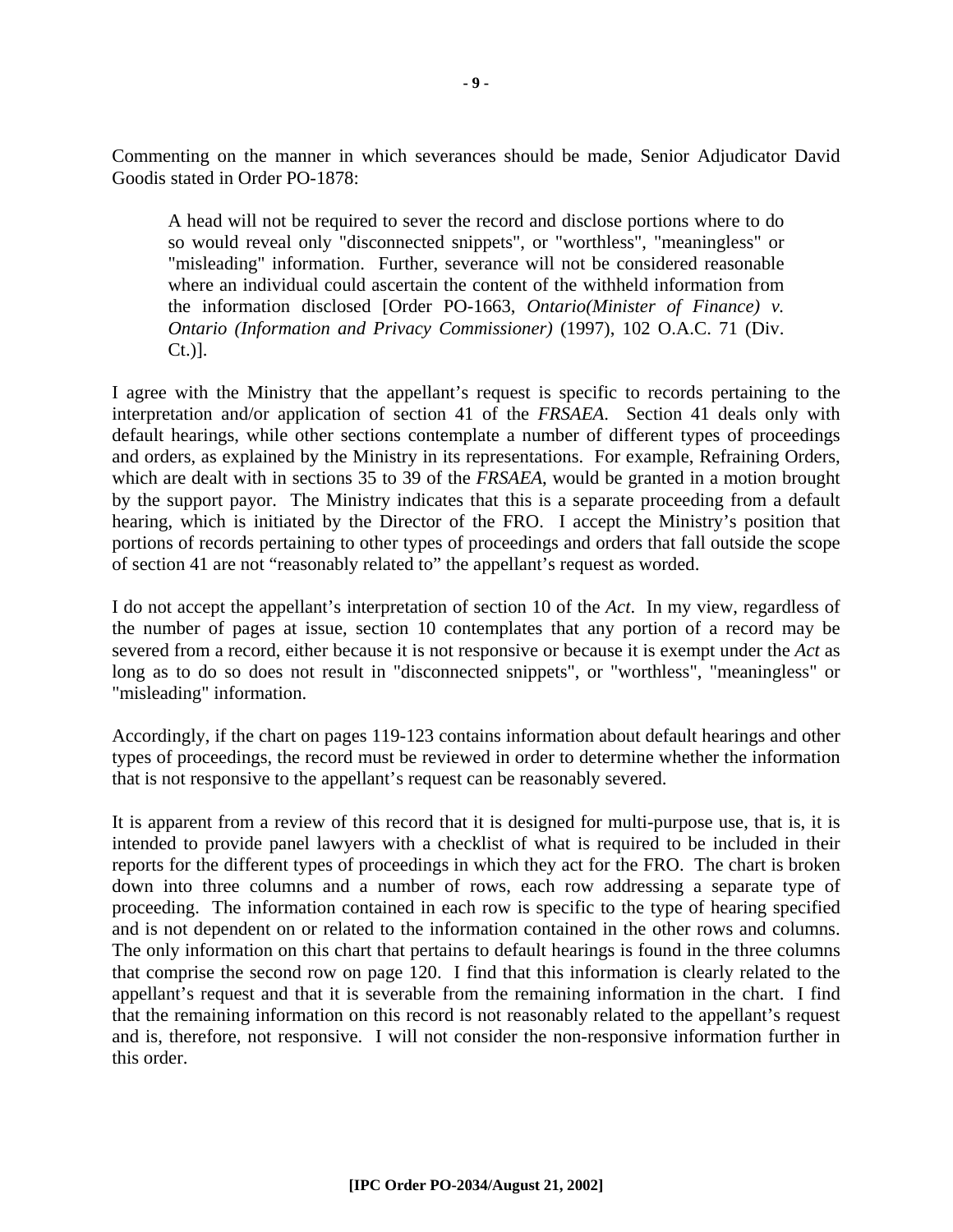Because the Ministry has decided to disclose the responsive portion of this chart, pages 119-123 are no longer at issue.

#### **LATE RAISING OF NEW DISCRETIONARY EXEMPTIONS**

On August 22, 2001, the Commissioner's office provided the Ministry with a Confirmation of Appeal, which indicated that an appeal from the Ministry's decision had been received. This Confirmation also indicated that, based on a policy adopted by the Commissioner's office, the Ministry would have 35 days from the date of the confirmation (that is, until September 26, 2001) to raise any new discretionary exemptions not originally claimed in its decision letter. No additional exemptions were raised during this period.

Previous orders issued by the Commissioner's office have held that the Commissioner or her delegate has the power to control the manner in which the inquiry process is undertaken. This includes the authority to set time limits for the receipt of representations and to limit the time frame during which an institution can raise new discretionary exemptions not originally cited in its decision letter.

The objective of the policy enacted by the Commissioner's office is to provide government organizations with a window of opportunity to raise new discretionary exemptions but not at a stage in the appeal where the integrity of the process is compromised or the interests of the appellant prejudiced.

In Order P-658, former Adjudicator Anita Fineberg explained why the prompt identification of discretionary exemptions is necessary to maintain the integrity of the appeal process. She indicated that, unless the scope of the exemptions being claimed is known at an early stage in the proceedings, it will not be possible to effectively seek a mediated settlement of the appeal under section 51 of the *Act*.

Former Adjudicator Fineberg also pointed out that, where a new discretionary exemption is raised after the Notice of Inquiry is issued, it will be necessary to re-notify all parties to an appeal to solicit additional representations on the applicability of the new exemption. The result is that the processing of the appeal will be further delayed. Finally, former Adjudicator Fineberg made the important point that, in many cases, the value of information which is the subject of an access request diminishes with time. In these situations, appellants are particularly prejudiced by delays arising from the late raising of new exemptions.

In this case, as I indicated above, the decision to claim additional exemptions was made during mediation, but after the 35 day deadline, when the Ministry sought to apply sections 13(1) and 18(1)(e) to some of the records at issue. Since the Notice of Inquiry had not yet been issued, it was possible to seek representations on these issues without delaying the inquiry.

The Ministry's representations explain why it did not raise the discretionary exemptions in sections 13(1) and 18(1)(e) earlier in the processing of the appellant's request and appeal: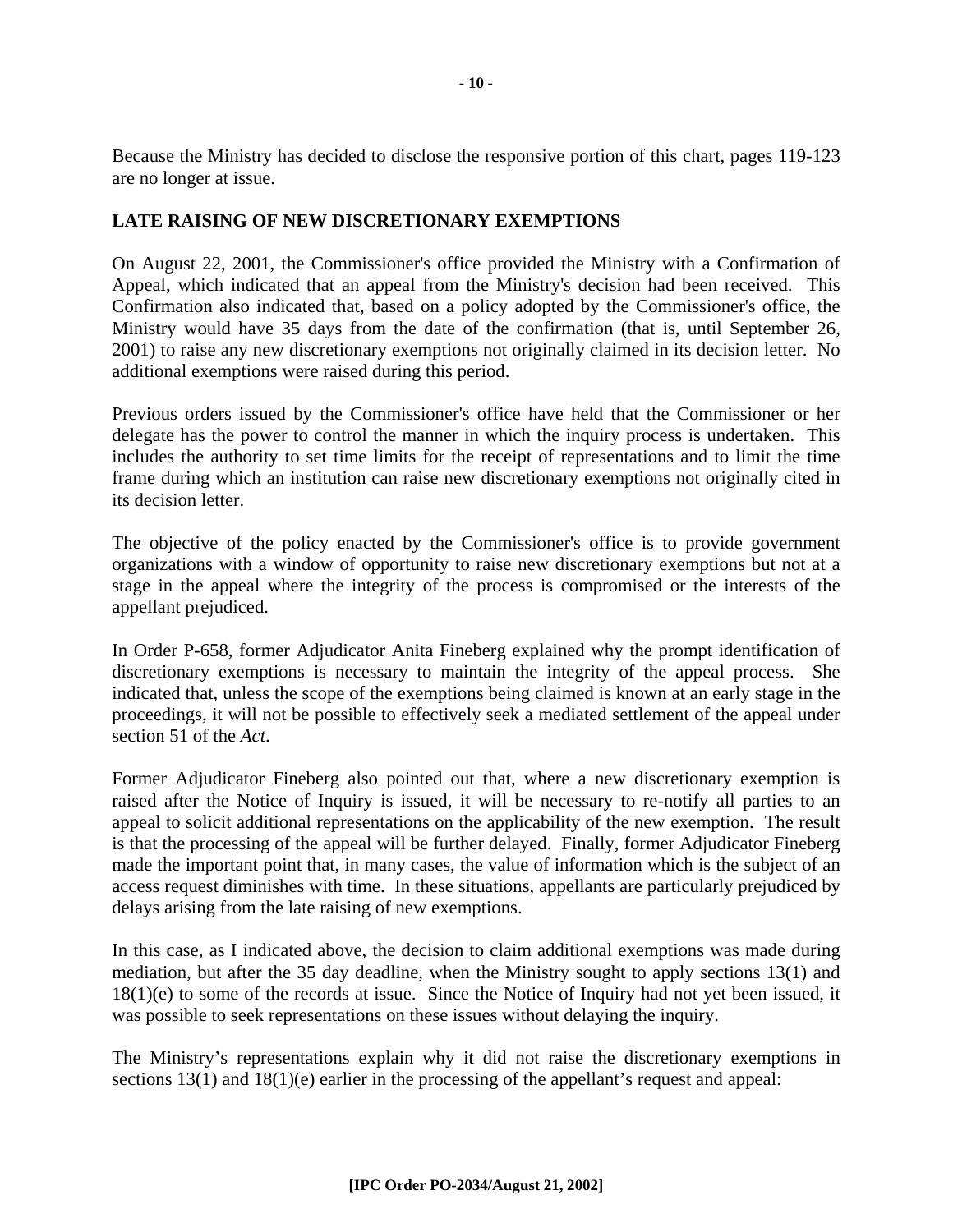The delay in identifying new discretionary exemptions (during the mediation stage), resulted in part because of the recent transfer of the [FRO] Branch from the Ministry of the Attorney General (MAG) to the [Ministry], which took place on April 9, 2001. With respect to requests for information made pursuant to [the *Act*], the reporting procedures or these two ministries are different.

In any event, the FRO and the ministry were confident at the beginning stages that they had exercised their obligation for the due diligence in reviewing the information, and denying the requester access to it by relying on s. 19 and s.  $14(1)(c)$ . It seemed unnecessary at that time to have to include additional discretionary exemptions which the ministry considered applicable in denying access to the information. The ministry believed, and continues to believe that they have a very strong case pursuant to s. 19 and s.  $14(1)(c)$ , as initially relied on.

It wasn't until the mediation stage that the ministry was referred to the very recent IPC decisions of the Office of the Children's Lawyer, under MAG (PO-1928) and the Office of the Fire Marshal (OFM), under the Ministry of the Solicitor General (PO-1921). To the ministry's surprise these two cases challenged their position with respect to the scope of the protection of information afforded by s. 19 and s.  $14(1)(c)$ . It was only in response to these two decisions, that the ministry reconsidered its position and after an in-depth review of the documents, decided to release a large part of the information and also determined the necessity to claim additional discretionary exemptions that applied to the information that the ministry continued to deny to the requester. The ministry's decision to release information and add exemptions was promptly done in response to the communication with the mediator at this stage, and the appellant was immediately notified.

…any delay caused was not excessive. The amended decision was made during the mediation stage, thus giving the appellant ample time to address the application of the new exemptions (Order PO-1840) … The purpose and objective of the mediation process is to investigate the decision on the request, and to attempt to effect a settlement and/or narrow the issues. The ministry complied with this process and effectively narrowed the issues.

The Ministry notes that during mediation, it decided to disclose 87 of the 129 pages in whole or part to the appellant, which, it submits, was "clearly to the benefit of the appellant". The Ministry points out that this is not a case where it is seeking to reverse its position such that new information is being denied, but rather, new exemptions are being invoked to further defend its decision to deny access to the records. The Ministry concludes:

In this case, the records at issue were narrowed by the same review process that also resulted in adding new discretionary exemptions. Despite the mediation process, the records that remain at issue are the same as those which were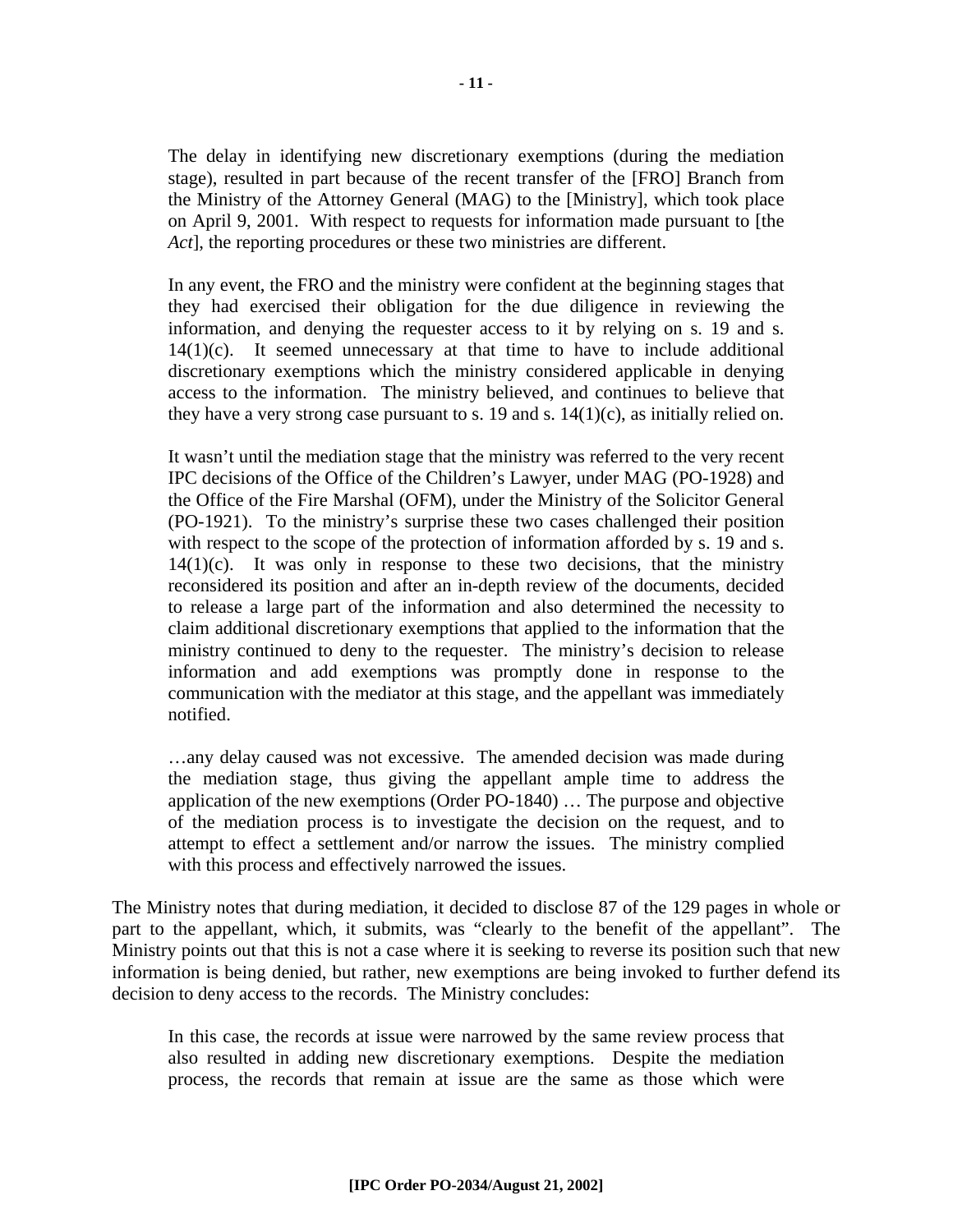originally exempted. Thus there is no resulting prejudice to the appellant, nor is the integrity of the appeal process compromised.

It appears that the appellant's primary objection to the late raising of a new discretionary exemption arises from the delay overall in the processing of his request. Moreover, he interprets the Ministry's "explanation" for the delay in addressing this issue (that is, the transfer of the FRO from the MAG to the Ministry) as an "excuse" for inaction. Overall, he believes that he has been prejudiced by the Ministry's actions in the manner in which it has dealt with his request and appeal.

While I recognize that administrative changes can result in unintentional and/or unavoidable delay, it does not appear that these changes had any impact on the decision-making with respect to the appellant's request. As the appellant notes (referring to the dates provided by the Ministry), the FRO was transferred in early April, 2001 but he did not submit his request until late June, 2001 and the Ministry's decision was not issued until early August 2001. I have concluded, therefore, that this factor did not produce any substantial delay in responding to the issues. The issuance of relatively recent decisions appears to have had a greater impact on the Ministry's decision-making.

Once the appellant appealed the Ministry's decision, the matter proceeded in accordance with the mediation timelines established by the IPC. As a result of mediation, the Ministry disclosed a large number of records to the appellant, which allowed him access more quickly than would have occurred if disclosure took place as a result of an order. Moreover, I find the Ministry's initial approach to the application of exemptions to be reasonable, that is, since the Ministry believed that two of the exemptions claimed were sufficient to justify its decision to withhold the records, it was not necessary at that time to include every possible exemption. However, in this case, once the Ministry had amended its decision during mediation to disclose a number of records and parts of records, it determined that it would now be prudent to claim the additional exemptions. In my view, to deny the Ministry an opportunity in these circumstances to re-assess the basis for withholding those records which it had initially determined should not be disclosed may ultimately de-motivate the Ministry from entering into mediation in a meaningful way.

In this case, the Ministry never intended to disclose the records at issue, it simply altered the basis for withholding them. Moreover, this decision was made during the mediation stage and the appellant was fully apprised of the changes at that time. In effect, there has been no additional delay to the process because of the Ministry's actions and, in fact, the change in the Ministry's decision conferred benefits on the appellant, since he obtained access to a substantial number of records that had previously been denied. In my view, there was no prejudice to the appellant under the circumstances.

Accordingly, I will consider the possible application of sections 13(1) and 18(1)(e) in this order.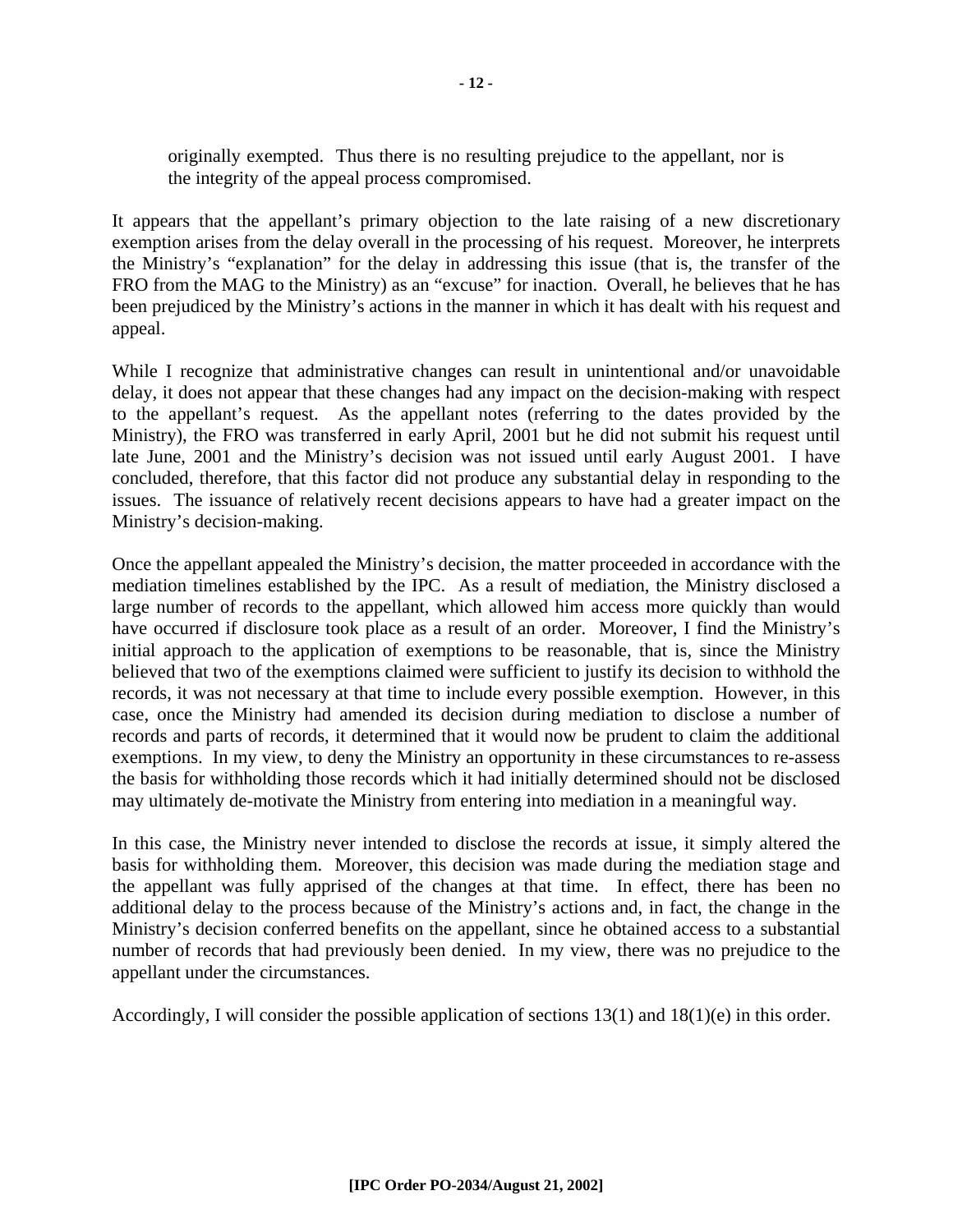#### **DISCUSSION:**

#### **ADVICE OR RECOMMENDATIONS**

The Ministry claims that section 13 applies to the records. This section reads:

A head may refuse to disclose a record where the disclosure would reveal advice or recommendations of a public servant, any other person employed in the service of an institution or a consultant retained by an institution.

In Order 94, former Commissioner Sidney B. Linden commented on the purpose and scope of this exemption. He stated that it "... purports to protect the free-flow of advice and recommendations within the deliberative process of government decision-making and policymaking". Put another way, the purpose of the exemption is to ensure that:

... persons employed in the public service are able to advise and make recommendations freely and frankly, and to preserve the head's ability to take actions and make decisions without unfair pressure [Orders 24, P-1363 and P-1690].

In previous orders, this office has found that the words "advice" and "recommendations" have similar meanings, and that in order to qualify as "advice or recommendations" in the context of section 13(1), the information in question must reveal a suggested course of action that will ultimately be accepted or rejected by its recipient during the deliberative process of government policy-making and decision-making [see, for example, Orders P-118, P-348, P-883, P-1398 and PO-1993]. In addition, adjudicators have found that advice or recommendations may be revealed in two ways: (i) the information itself consists of advice or recommendations; or (ii) the information, if disclosed, would permit one to accurately infer the advice or recommendations given [see Orders P-1037 and P-1631].

The Ministry states:

The records in question contain two specific sets of materials. The records contain advice and recommendations from the FRO legal department to the Director's enforcement officers (records 2 and 5), and advice and recommendations from the FRO legal department to FRO panel lawyers (records 3 and 6). Both sets of materials are written with an envisioned measure of flexibility to deal with the specific facts of a given case. The advice and recommendations act as 'maps and boundaries' outlining the optimal strategy that panel lawyers and enforcement officers should adopt with regard to the circumstances. It is legal advice that can be accepted or rejected by its client (CSA's [Client Service Associates] in the case of CSA manuals) and recommended instructions that may be subject to adjustment depending on information disclosed during the court proceedings, as related by its panel lawyers (in the case of panel lawyer manuals). Therefore, the manuals contain a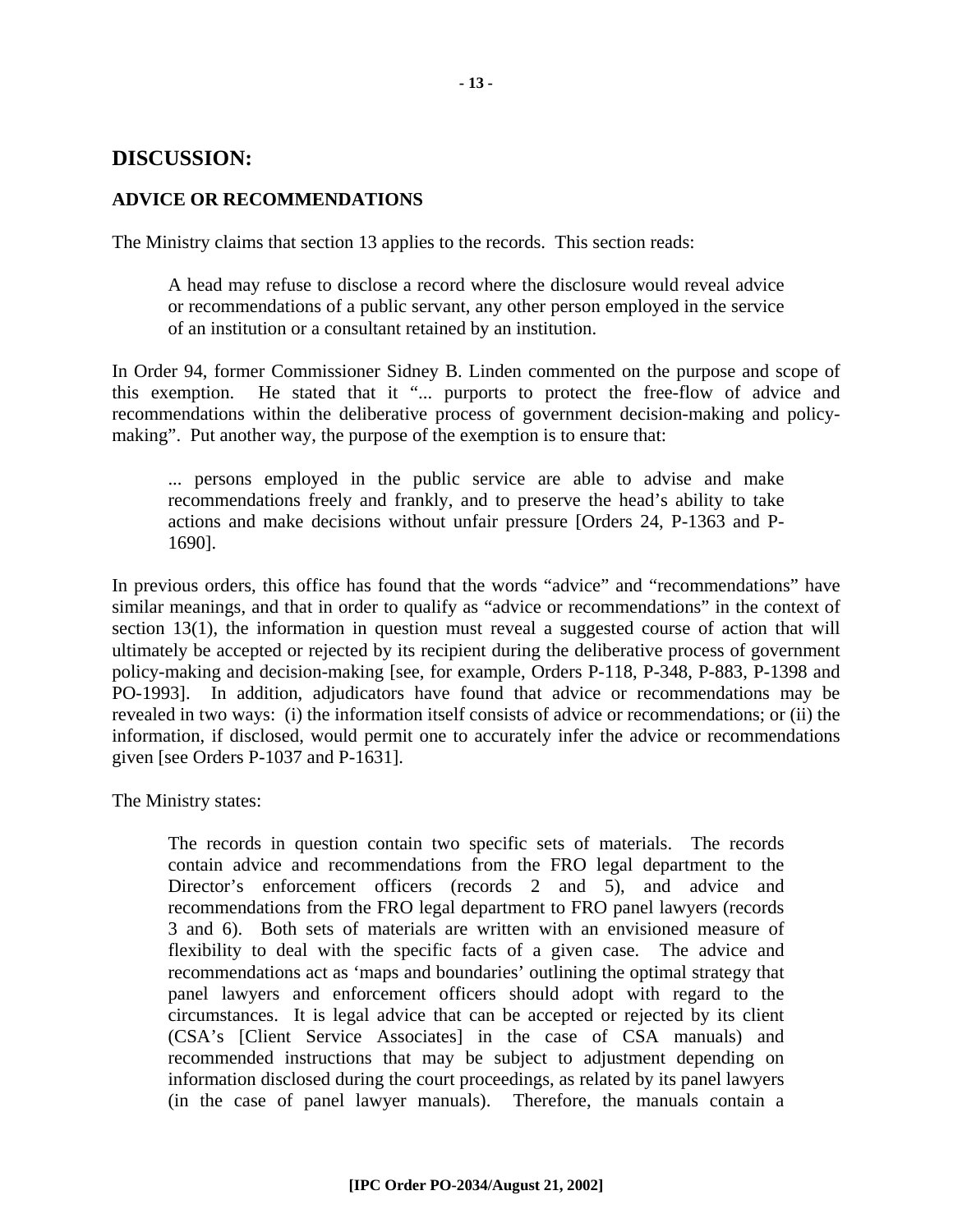*suggested course of action that will ultimately be accepted or rejected by its recipient during the deliberative process* and thus, follows the precedent laid out in [previous orders of this office]. [emphasis in the original]

Referring to section 5(1) of the *FRSAEA*, the Ministry states further that:

Section 5(1) makes it clear that the enforcement measures outlined in the severed material is clearly related to the actual business of the [Ministry]. For this reason, allowing the exemption to stand in these circumstances would *not* be extending the exemption beyond its purpose and intent [Order P-434]. [emphasis in the original]

The Ministry notes that section 6(1) of the *FRSAEA* provides discretion for the Director to enforce in the manner that is most practical:

Section 6(1) clearly envisions that the Director's enforcement officers and solicitors will take actions that correspond to the particular circumstances of a given case. It provides enforcement officers and solicitors with a measure of flexibility that is exercised as a given situation presents itself and stands as recognition of the valuable role that individual decision making plays in the Director's officers and solicitors daily actions. For this reason, the information contained within the severed pages can be viewed as a "submission of a suggested course of action, which will ultimately be rejected or accepted" and thus be categorized as recommendations.

Because the information could be used by defaulting payors to thwart default proceedings, the free flow of such advice and recommendations in the future would be significantly inhibited to avoid such an outcome. As a result, the Director's duty of enforcing support orders to collect money for recipients and their children would be negatively affected. Moreover, since new enforcement tools are always being developed, the free flow of advice and recommendations regarding the development and implementation of these new tools would be inhibited to avoid having them being rendered useless. Consequently, the risk of release of such information will result in a "catch-22" situation since it is the giving of such advice and recommendations that result in the success of any enforcement mechanism that is utilized.

In responding to the Ministry's representations, the appellant notes that the Ministry describes the records at issue as "materials intended to 'train' panel lawyers and CSAs with respect to default hearings. He continues:

More particularly, the information at issue is described by the Director of the FRO as Panel Lawyer Presentations Materials", "Client Service Associate Policy and Procedures", "Manual for Counsel Representing the Director of the FRO, Default Hearings", "Panel Lawyers' Meeting", "Default Hearings (prepared for Client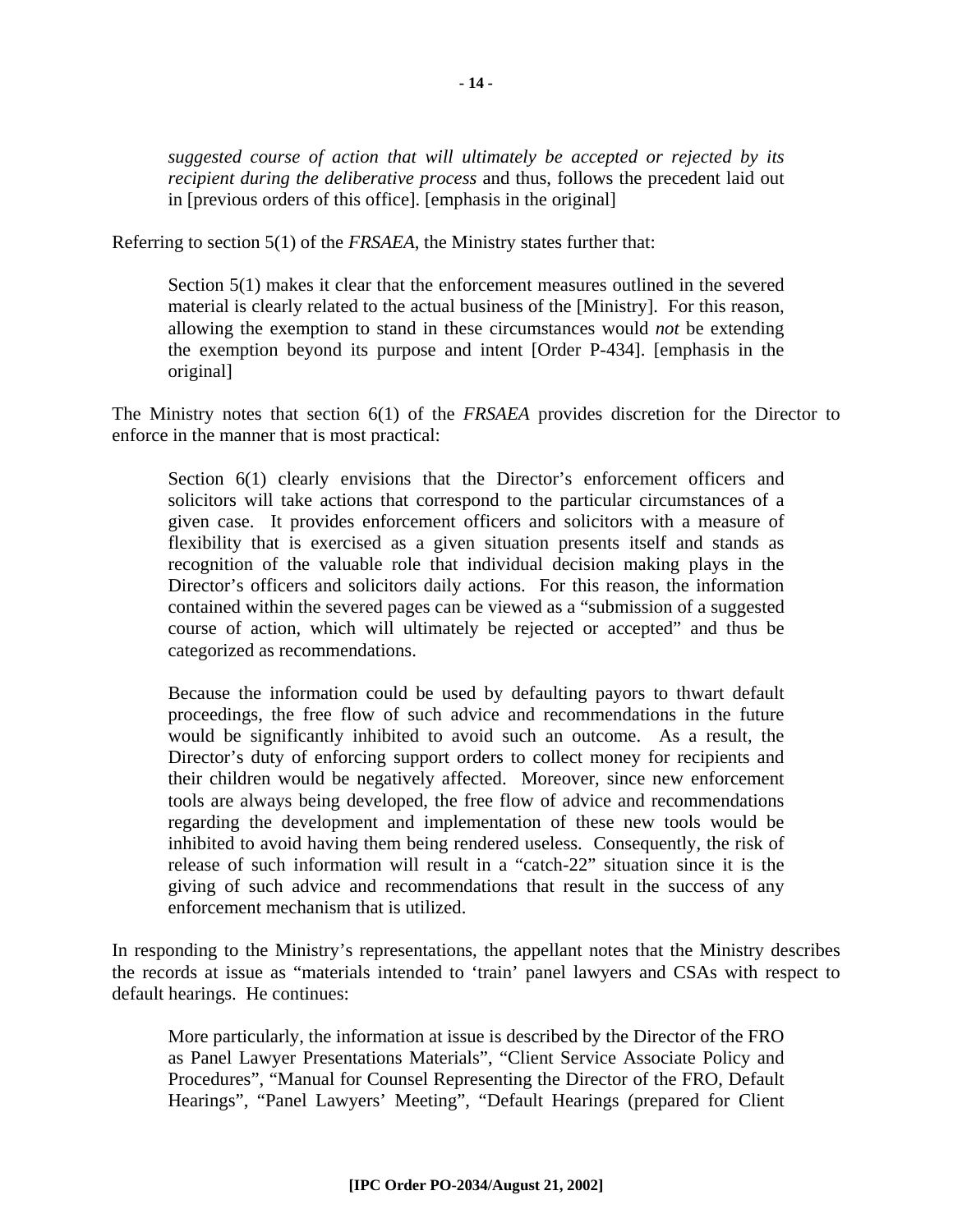Service Associates/Client Service Clerks", "Panel Lawyer Training Sessions", and "Panel Lawyer Newsletter(s)"… These materials were issued to hundreds of employees and panel lawyers. They may be described as "guidelines" or "instructions" but they do not begin to meet the definition of "advice" or "recommendations".

The Ministry correctly points out in response that it is the substance of the information that determines whether the exemption applies to it rather than the "label" that is used to describe it. In my view, however, the nature of the information at issue as described by the appellant is relevant to its substance.

In Order PO-1928, former Adjudicator Dora Nipp addressed the institution's argument that certain records of the Office of the Children's Lawyer (the OCL) relating to interviewing techniques, procedures followed, and if they exist, policies and procedures manuals and training manuals used by OCL lawyers to determine a child's wishes in determining questions of custody and/or access, and "anything that pertains to how the office conducts their investigations and decision-making practices" were exempt under section 13(1) of the *Act:*

The Ministry submits:

The documents were prepared by in-house staff for use by staff and panel lawyers and social workers when rendering services to OCL on behalf of children. The records are intended to provide suggestions and guidance to lawyers and social workers who are providing legal representation to children or preparing an investigation and report in personal rights cases when so ordered by the court. The documents at issue were used for discussion purposes at province-wide training. At no time were they intended for public distribution.

I do not accept the Ministry's position. Although these records contain guidelines for OCL staff, they do not constitute the type of advice or recommendations that may be accepted or rejected in the deliberative process of government decisionmaking and policy-making [see Order P-363, upheld on judicial review in *Ontario (Human Rights Commission) v. Ontario (Information and Privacy Commissioner)* (March 25, 1994), Toronto Doc. 721/92 (Ont. Div. Ct.)].

In my view, these findings are similarly applicable to the types of records at issue in the current appeal. The records at issue are best described as instructions and guidelines for panel lawyers and CSAs to follow in carrying out their responsibilities under the *Act*. Rather than establishing a rigid process, these guidelines may offer suggested approaches that are available to these representatives of the Director. Even though I accept that the guidelines pertain to the central role of the FRO, I am not persuaded that documents of this nature, which provide only general guidance and instructions and do not relate to any specific "fact" situation, can or should be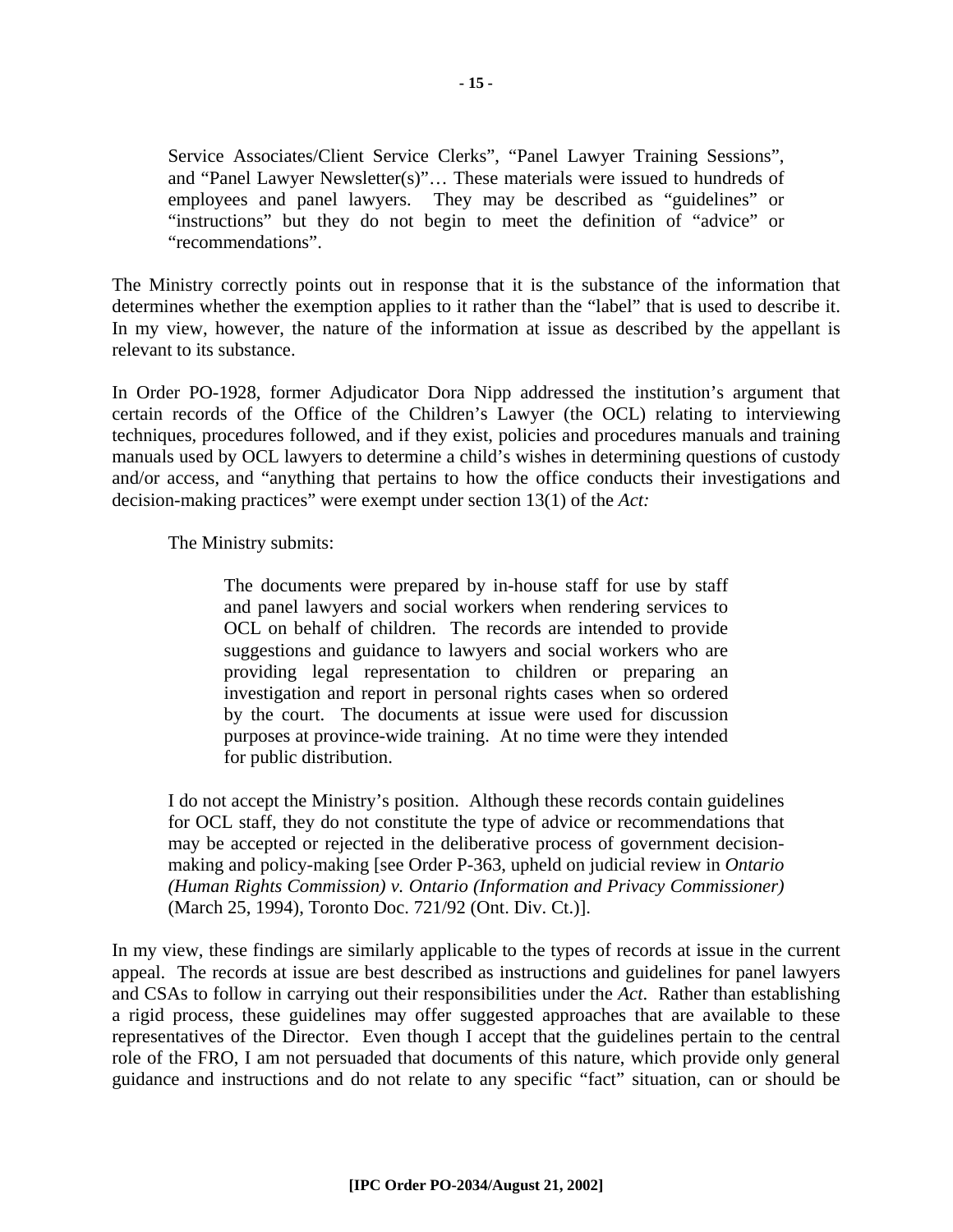interpreted as advice or recommendations in the sense contemplated by this section of the *Act*. On this basis, I find that the records do not qualify for exemption under section 13(1) of the *Act*.

#### **LAW ENFORCEMENT – INVESTIGATIVE TECHNIQUES AND PROCEDURES**

#### **Introduction**

The Ministry submits that the records qualify for exemption under Section 14(1)(c) of the *Act*. This section reads:

A head may refuse to disclose a record where the disclosure could reasonably be expected to,

(c) reveal investigative techniques and procedures currently in use or likely to be used in law enforcement;

In order to establish that the particular harm in question under section  $14(1)(c)$  "could reasonably be expected" to result from disclosure of the records, the Ministry must provide "detailed and convincing" evidence to establish a "reasonable expectation of probable harm" [Order PO-1772; see also Order P-373, two court decisions on judicial review of that order in *Ontario (Workers' Compensation Board) v. Ontario (Assistant Information and Privacy Commissioner) (1998), 41* O.R. (3d) 464 at 476 (C.A.), reversing (1995), 23 O.R. (3d) 31 at 40 (Div. Ct.), and *Ontario (Minister of Labour) v. Big Canoe*, [1999] O.J. No. 4560 (C.A.), affirming (June 2, 1998), Toronto Doc. 28/98 (Div. Ct.)].

The Ministry claims that this exemption applies to all of the records at issue, and provides specific examples of "techniques and procedures" which it submits are described in the records.

In order to establish that section  $14(1)(c)$  applies, the Ministry must demonstrate that:

- (i) disclosure of the record could reasonably be expected to reveal investigative techniques and procedures; and
- (ii) the techniques and procedures are currently in use or likely to be used in law enforcement.

#### *Investigative techniques and procedures*

In order to constitute an "investigative technique or procedure", it must be the case that disclosure of the technique or procedure to the public would hinder or compromise its effective utilization. The fact that a particular technique or procedure is generally known to the public would normally lead to the conclusion that its effectiveness would not be hindered or compromised by disclosure and accordingly that the technique or procedure in question is not within the scope of section 14(1)(c) [see Orders P-170, P-1487].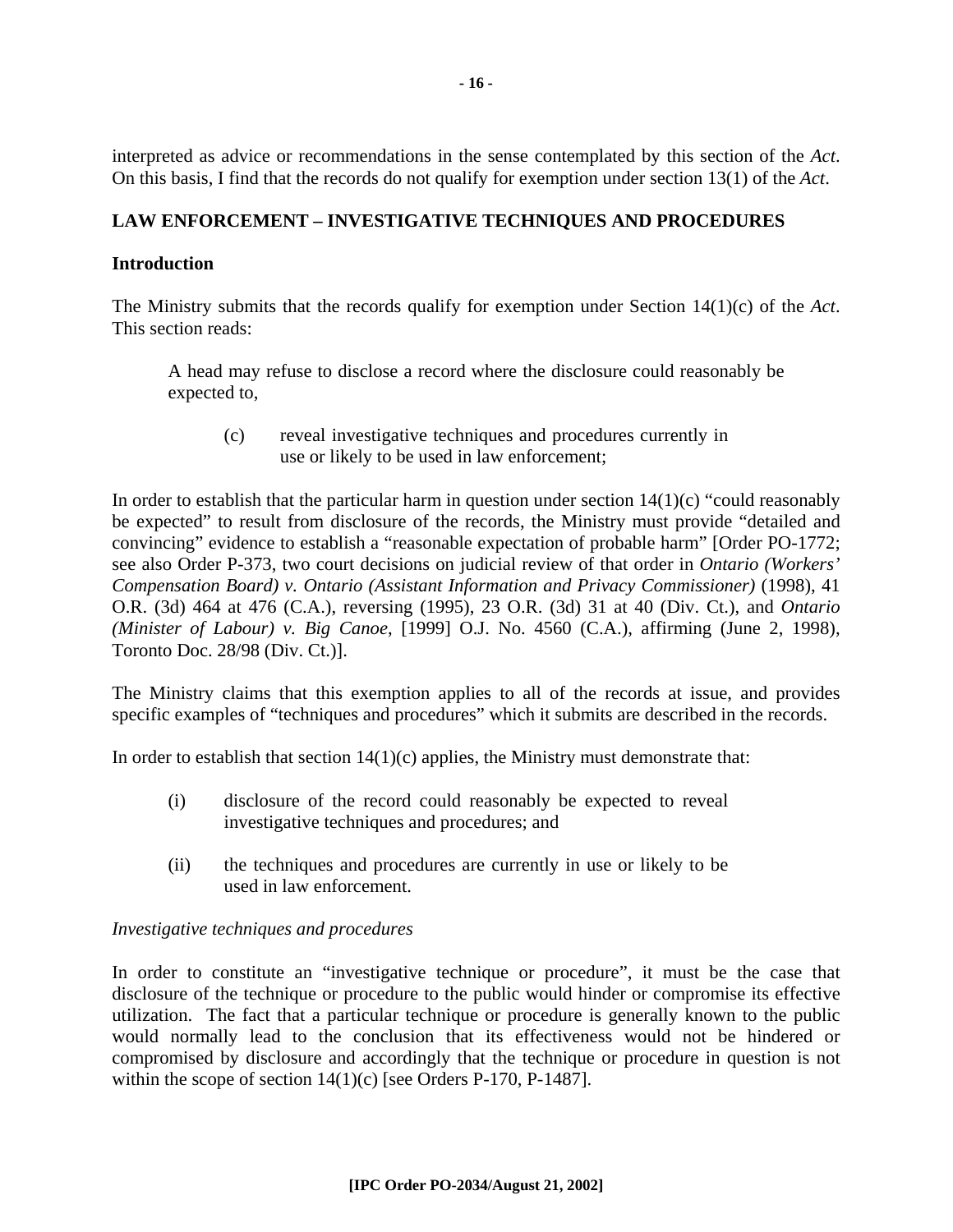The Ministry states:

In 1993, the Information and Privacy Commissioner issued Order P-589, an oftcited order which states that the information gathering process used by the FRO in the enforcement of support deduction orders is, in fact, a law enforcement matter. In addition, the provisions of the *FRSAEA* make it clear that the FRO engages in law enforcement activities, as defined in subsection 2(1) of [the *Act*]. Subsection 5(1) of the *FRSAEA* states that it is the duty of the Director to enforce support orders that are filed in the Director's office, and to pay the amounts collected to the person to whom they are owed. In order to carry out this duty, the Director may employ a variety of law enforcement tools. For example, where arrears exist, the Director may file writs of seizure and sale against the payor, institute garnishment proceedings against a payor, and the Director can serve the payor with a notice of default (a default hearing, pursuant to section 41 of *FRSAEA*…).

It is sometimes the case that support payors registered with the FRO deliberately attempt to delay or subvert the enforcement of their support obligations. Willful refusal to pay can lead to enforcement proceedings, including default hearings. At these hearings, unless the payor can satisfy the court that he or she is unable to pay for valid reasons, the court may make a number of orders pursuant to s. 41(9) *FRSAEA* to facilitate compliance with the court ordered support obligation.

The responsive records in this request are manuals drafted to assist CSA's, who initiate and pursue these aggressive enforcement techniques, as well as to assist the panel lawyers who represent the Director before the court in these proceedings.

The Ministry notes that the records describe the process for commencing enforcement action including timelines, describe the enforcement remedies available to the FRO, describe circumstances where investigation and inquiry are essential prior to pursuing a court action and describe negotiation strategies to be utilized by office staff or FRO counsel. The Ministry describes various ways in which, it submits, knowledge of this information could be used by support payors to manipulate and effectively thwart the FRO with respect to the enforcement proceedings.

The appellant takes the position that hearings under section 41 of the *FRSAEA* are "convened not to enforce the law but to enforce court orders. Court orders are not laws". In fact, the definition of "law enforcement" in section 2 of the *Act* includes "proceedings in a court or tribunal if a penalty or sanction could be imposed", and section 41 of the *FRSAEA* provides for sanctions such as the issuance of a warrant for the payor's arrest (section  $41(6)$ ). In my view, therefore, hearings under section 41 meet the definition of "law enforcement". This conclusion is consistent with previous orders of this office (as discussed further below).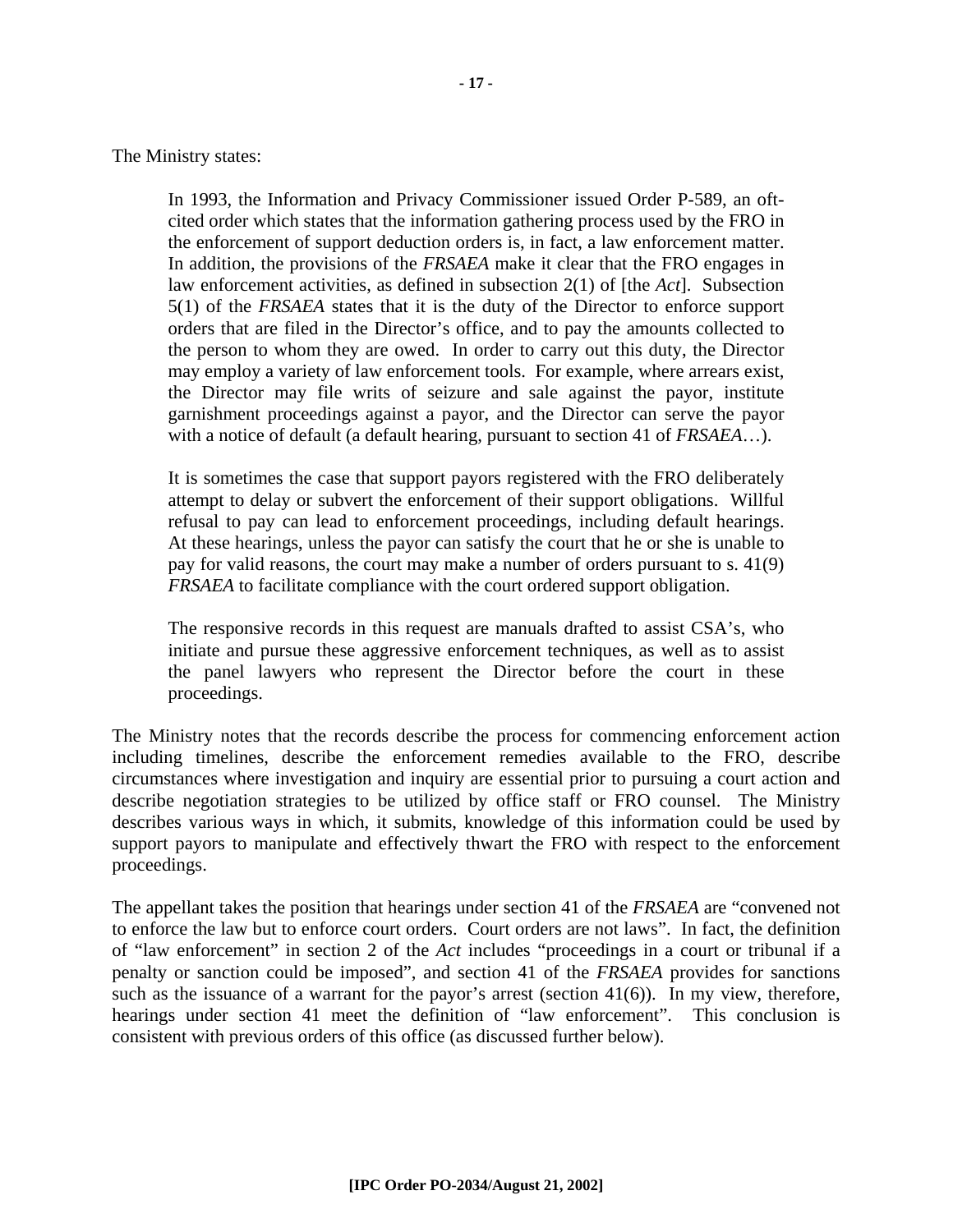The appellant further argues that any powers or duties assigned to the FRO by virtue of section 41 are "mechanical or administrative in nature". Referring to the various subsections of section 41 of the *FRSAEA*, the appellant states:

I submit that none of the functions of the FRO set out in s.41(1) refer to the use of "investigative techniques or procedures". I further submit that there is no "reasonable expectation of harm" if the public is made privy to the manner in which the FRO (a) prepares statements of arrears, and (b) serves notice on payors to deliver a financial statement and to appear in court

In Order P-1340, former Adjudicator Fineberg commented on records in the Family Support Plan (the FSP) which, as noted above, was replaced by the *FRSAEA*:

The records at issue contain information gathered by the FSP under the *Family Support Plan Act* (the *FSPA*) R.S.O. 1990, c.S.28. The FSP has broad investigatory and enforcement powers in relation to the administration of the *FSPA* and the enforcement of support and custody orders filed with the Director of the FSP. The Director, or any person designated by the Director as an enforcement officer, has the power to commence and conduct a proceeding and to take steps for the enforcement of an order. The enforcement of a support deduction order does not end until the support order to which it relates is terminated and there are no arrears owing, and enforcement continues despite the fact that the support order has not been filed in, or has been withdrawn from, the Director's office.

The *FSPA* also provides that when a payor under a support order is in default, the Director may require the payor to file a financial statement and to appear before the court to explain the default. If the payor fails to appear before the court, the court may issue a warrant for the payor's arrest for the purpose of bringing him or her before the court. The court may also order the arrest of an absconding payor.

The *FSPA* also provides that, in addition to its powers in respect of contempt, the court may punish by fine or imprisonment, or by both, any wilful contempt of, or resistance to, its process, rules or orders under the *FSPA*.

In Order P-589, former Inquiry Officer Asfaw Seife concluded that, on the basis of the above description of the jurisdiction of the FSP, information gathered by the FSP under the *FSPA* in enforcement of a support deduction order issued by the court against the appellant was a law enforcement matter. This approach has been adopted in Orders P-1198 and P-1269 of this office.

The appellant submits that the issue involved in this FSP file was not one of "law enforcement" but rather one of the interpretation of the separation agreement between him and the affected person. The interpretation of the separation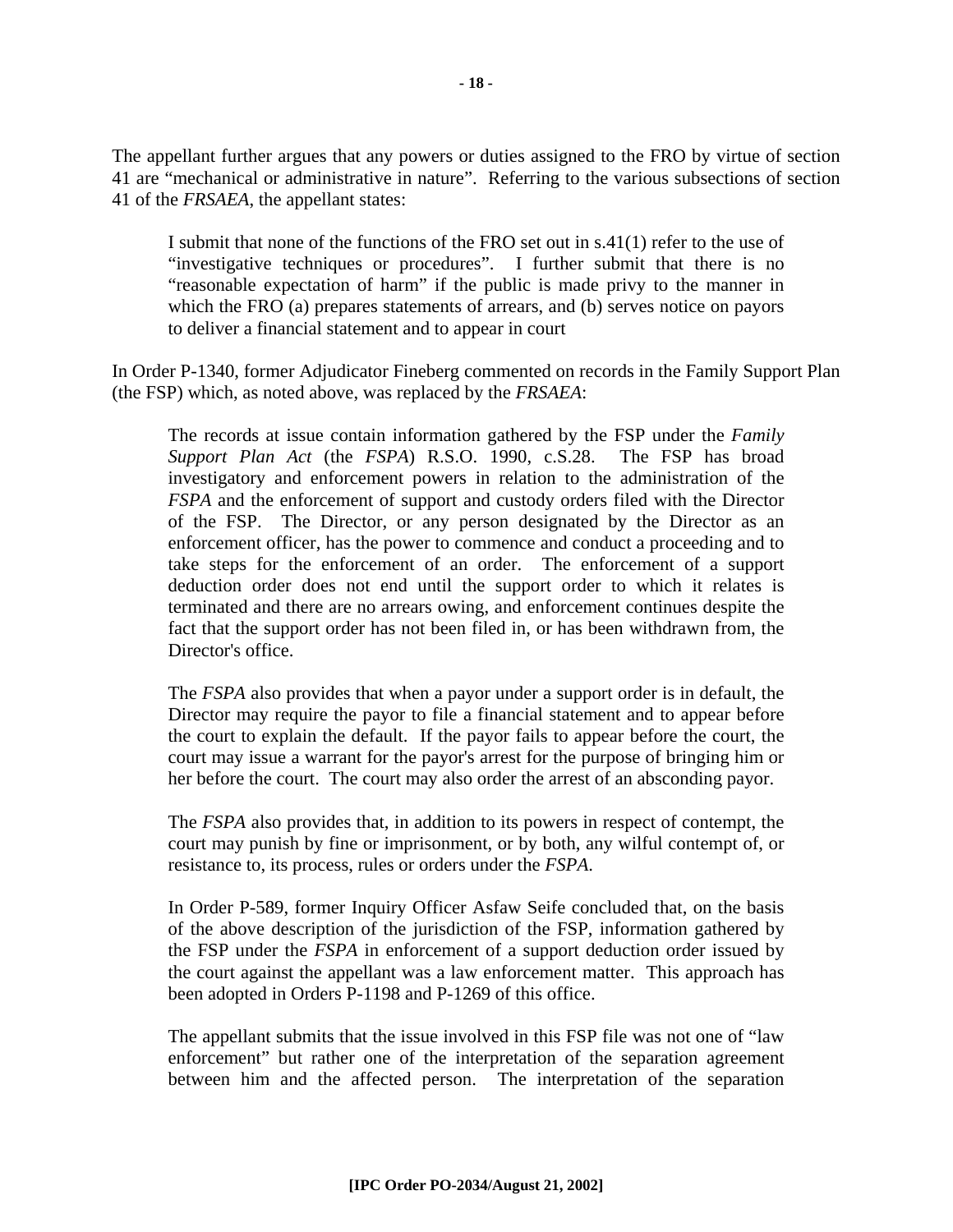agreement was resolved by a decision of the Provincial Court dated April 26, 1996.

In this case, the separation agreement between the appellant and the affected person was filed with the Director of the FSP who then proceeded to monitor and enforce the support provisions of the agreement pursuant to the provisions of the *FSPA* as described above. In my view, that the issue of arrears was ultimately resolved by a court judgement, does not negate the fact that the matters contained in the records deal with the functions of the FSP as set out in the *FSPA*. Accordingly, I find that these are "law enforcement" matters for the purposes of section 14(1) of the *Act*.

Records 6-7 and 16 are FSP computer printouts. Records 6-7 are entitled "Debtor Tracing Information" and "Payor Tracing Information" respectively. Record 16 is entitled "Payor Assets Information". Apart from the standard information headings and the case, file and enforcement officers' numbers which appear on Records 7 and 16, these documents are blank.

…

Section  $14(1)(c)$  has also been claimed by the Ministry on the basis that the disclosure of these records could reasonably be expected to reveal investigative techniques and procedures currently in use.

…

#### [I]n my view, **the records relate to what is more appropriately categorized as an enforcement technique as opposed to an investigative technique**. [emphasis added]

I agree with this line of orders and find that, similar to the conclusions drawn by former Adjudicator Fineberg in Order P-1340 (and former Adjudicator Holly Big Canoe in Order P-1269), the records at issue in this appeal relate to "enforcement" not "investigation" and are more appropriately characterized as "enforcement techniques and procedures" rather than "investigative techniques and procedures". As a result, section  $14(1)(c)$  is not applicable to exempt them from disclosure.

#### **ECONOMIC AND OTHER INTERESTS**

#### **Introduction**

The Ministry claims that section 18(1)(e) applies to pages 104-108 the records. This section reads:

A head may refuse to disclose a record that contains,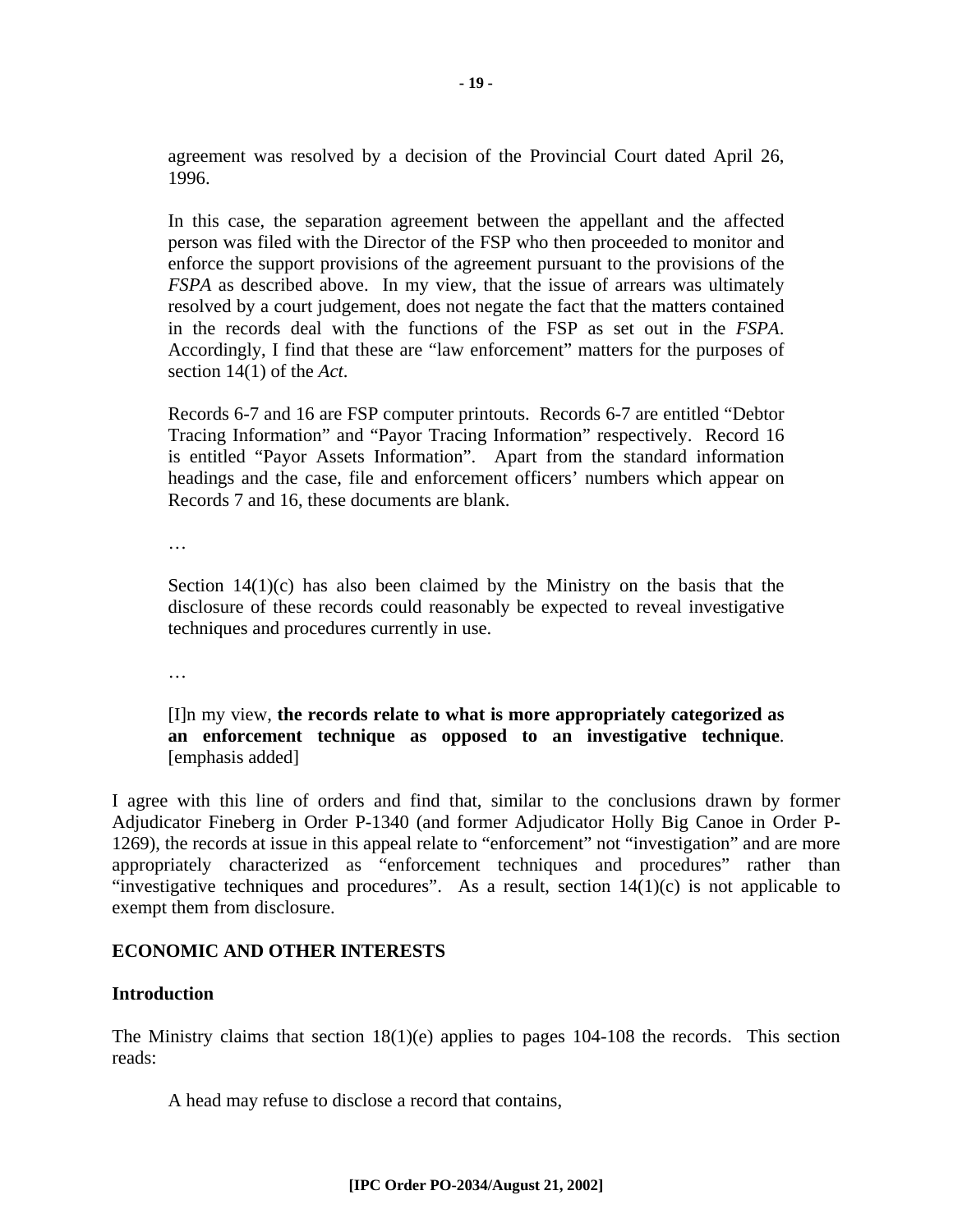positions, plans, procedures, criteria or instructions to be applied to any negotiations carried on or to be carried on by or on behalf of an institution or the Government of Ontario;

In order to qualify for exemption under section  $18(1)(e)$ , the Ministry must establish the following:

- 1. the record must contain positions, plans, procedures, criteria or instructions; **and**
- 2. the positions, plans, procedures, criteria or instructions must be intended to be applied to negotiations; **and**
- 3. the negotiations must be carried on currently, or will be carried on in the future; **and**
- 4. the negotiations must be conducted by or on behalf of the Government of Ontario or an institution.

(Order P-219)

In Orders MO-1199-F and MO-1264 I stated the following with respect to the municipal equivalent of section 18(1)(e) of the *Act*:

Previous orders of the Commissioner's office have defined "plan" as "... a formulated and especially detailed method by which a thing is to be done; a design or scheme" (Order P-229).

In my view, the other terms in section 11(e), that is, "positions", "procedures", "criteria" and "instructions", are similarly referable to pre-determined courses of action or ways of proceeding.

Applying this reasoning, I find that there must be some evidence that a course of action or manner of proceeding is "pre-determined", that is, there is some organized structure or definition given to the course to be taken.

The Ministry notes that pages 104-108 of the records comprise a part of the manual, which was produced by the legal department for CSAs, and submits:

The information on pages 104 to 108 are instructional in nature and describe certain enforcement tools available to the ministry, and how to use them in negotiations to obtain the most favourable outcome. The purpose of the enforcement tool described here is to come to a satisfactory payment order in the context of a default hearing, whether it is an interim or final order. The Director,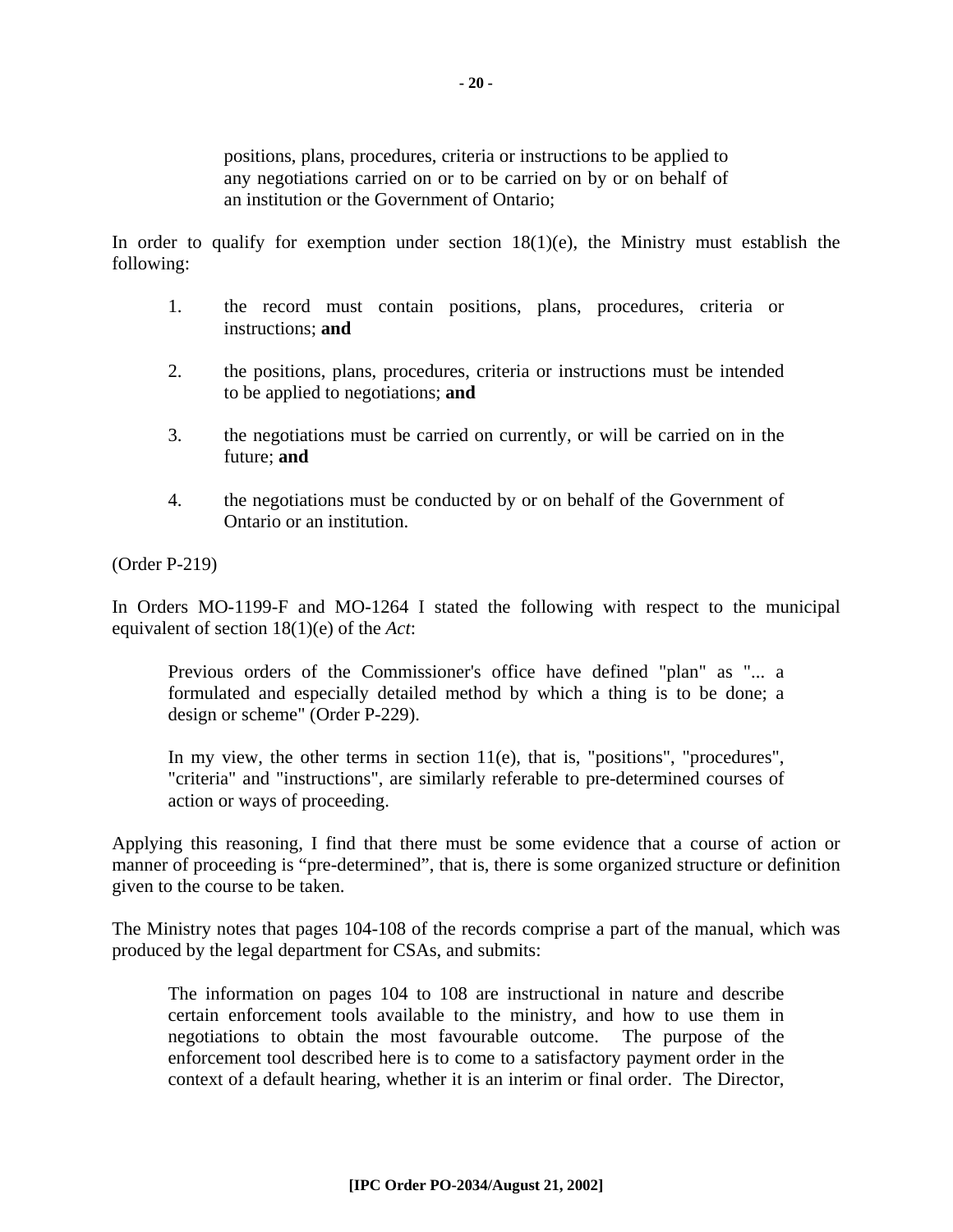FRO under the ministry has found that the use of this tool is very effective in achieving this purpose.

Section 38(1)(d) [of the *FRSAEA*] grants the ministry valuable negotiating power in the type of agreements mentioned in the last paragraph of page 104, and described on pages 105 and 106. The ministry submits that if this information is released, it will decrease the negotiating power and will cause unfavourable results. All of the pages withheld under this exemption deal with how this negotiation process can be most successful.

With respect to the four parts of the above test, the Ministry states:

- 1) The records clearly meet the first requirement, as the withheld information constitutes procedures, criteria and instructions, as well as the position of the ministry in these matters.
- 2) The procedures, instructions and criteria contained in the records are directly applied to negotiations required with support payors in the context of a default hearing (CSAs and panel lawyers are in consultation in this regard)…
- 3) Negotiations occur during the course of default hearings conducted by the ministry. There are currently numerous default hearing appearances conducted daily across Ontario, all of which include negotiations through the CSAs and panel lawyers. These negotiations and default hearing appearances will continue to proceed in the future…
- 4) Negotiations in the context of a default hearing are by the Director for the benefit of the recipient of support. In circumstances where a support recipient is collecting social assistance, some arrears may be owing to the [Ministry] by virtue of an assignment of the support owed. Thus the economic interests of support recipients as well as the ministry are at stake and should be protected by the s.18(1)(e) exemption.

The appellant simply takes the position that section 41 of the *FRSAEA* "makes no reference or allusion to 'negotiations' or any of its variants, and has nothing to do with 'negotiations'."

Comments made at page 321 of *Public Government for Private People: The Report of the Commission on Freedom of Information and Individual Privacy 1980*, vol. 2 (Toronto: Queen's Printer, 1980) (the Williams Commission Report) are helpful in understanding the Legislature's intention in including this section of the *Act*:

There are a number of situations in which the disclosure of a document revealing the intentions of a government institution with respect to certain matters may either substantially undermine the institution's ability to accomplish its objectives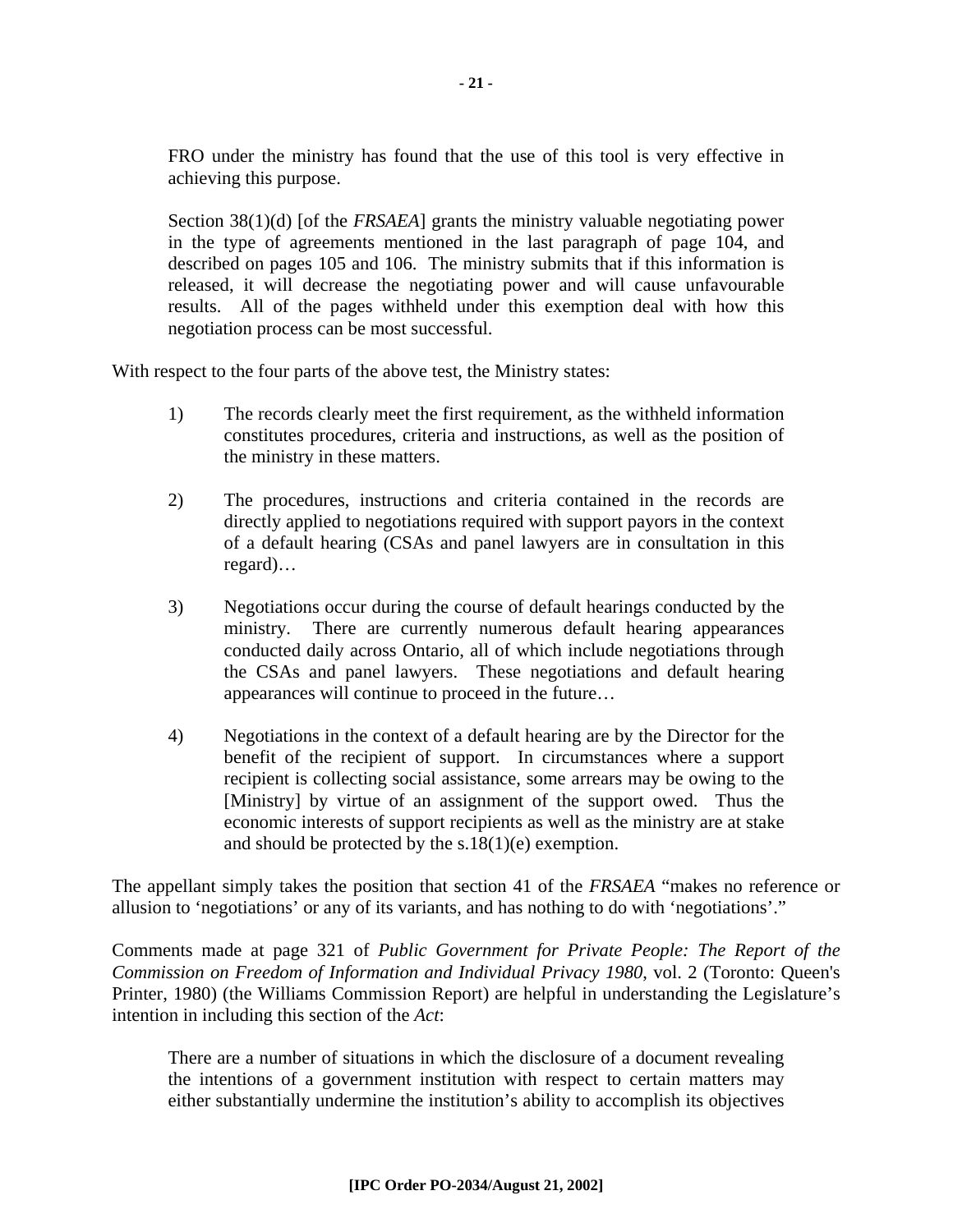or may create a situation in which some members of the public may enjoy an unfair advantage …

…

[T]here are other kinds of materials which would, if disclosed, prejudice the ability of a governmental institution to effectively discharge its responsibilities. For example, it is clearly in the public interest that the government should be able to effectively negotiate with respect to contractual or other matters with individuals, corporations or other governments. Disclosure of bargaining strategy in the form of instructions given to the public officials who are conducting the negotiations could significantly weaken the government's ability to bargain effectively.

With respect to the types of "negotiations" to recognize under this exemption claim, the Williams Commission Report recommended at page 323:

The ability of the government to effectively negotiate with other parties must be protected. Although many documents relating to negotiating strategy would be exempt as either Cabinet documents or documents containing advice or recommendations, it is possible that documents containing instructions for public officials who are to conduct the process of negotiation might be considered to be beyond the protection of those two exemptions. A useful model of a provision that would offer adequate protection to materials of this kind appears in the Australian Minority Report Bill:

An agency may refuse to disclose:

A document containing instructions to officers of an agency on procedures to be followed and the criteria to be applied in negotiations, including financial, commercial, labour and international negotiation, in the execution of contracts, in the defence, prosecution and settlement of cases, and in similar activities where disclosure would unduly impede the proper functioning of the agency to the detriment of the public interest.

We favour the adoption of a similar provision in our proposed legislation.

The records at issue are contained in procedural manuals and are designed to establish guidelines and/or instructions on proceeding through the various steps involved in enforcing support orders through the provisions of section 41 of the *FRSAEA* (and its numerous subsections). I agree that they contain procedures, criteria and instructions and the first part of the test is satisfied.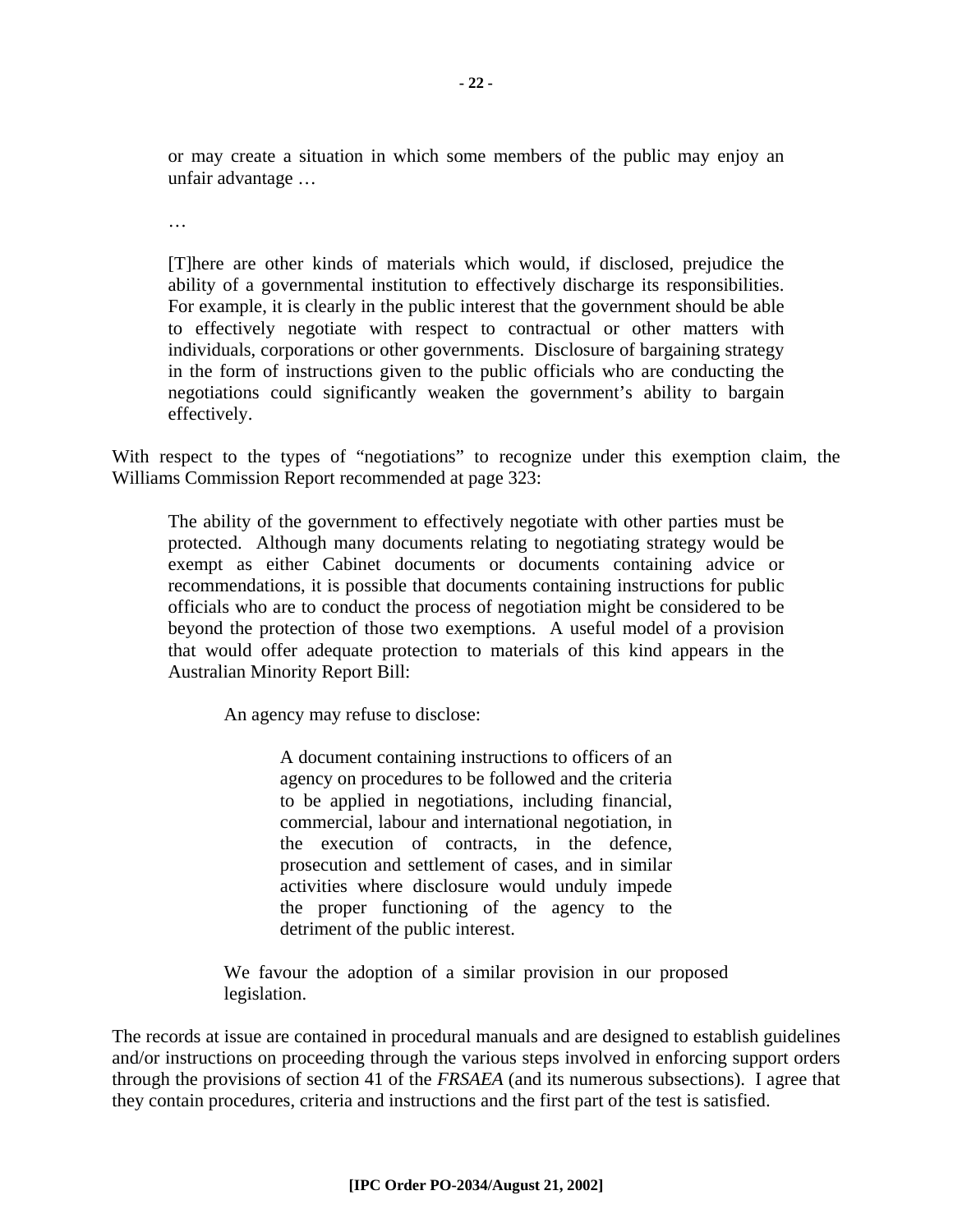Although the legislation enacted to facilitate the enforcement of support orders would appear to be intended to benefit the support recipients (as determined by court order), its overall objective is to "address the massive default rates regarding spousal and child support, and the resulting poverty of children". The Ministry plays an integral role in accomplishing this objective, in the overall support scheme in "addressing child poverty" and through the more general "social assistance" regime. On this basis, I find that any "negotiations" conducted by the Ministry would be by or on behalf of the government of Ontario, as discussed in requirement 4, for the benefit of the government of Ontario.

That being said, I do not agree with the Ministry that pages 104-108 contain "negotiation strategies" or "procedures, criteria or instruction to be applied to negotiations" as discussed in requirement 2. This portion of the records refers to certain "negotiations" under a different section of the *FRSAEA*, but, in my view, it does not relate to a strategy or approach to the negotiations themselves. Rather, the information at issue in this discussion simply reflects mandatory steps to follow in connection with an alternate enforcement provision under the *FRSAEA*. It would appear that in any case in which the alternate enforcement mechanism is relevant, the steps taken as described in these pages would be followed – and would likely become common knowledge to anyone involved in this process. Accordingly, I find that pages 104-108 do not contain positions, plans, procedures, criteria or instructions "to be applied to any negotiations" within the meaning of this section as required in order to satisfy the second part of the section 18(1)(e) test, and this section, therefore, does not apply.

In concluding this discussion, I am mindful of the comments made by Senior Adjudicator Goodis in Order PO-1921 with respect to the records at issue in that appeal, which consisted of training and instructional materials, and guidelines, which are intended to assist OFM staff in discharging their statutory duties in investigating the cause, origin and circumstances of certain fires, explosions or conditions under section 9(2)(a) of the *Fire Protection and Prevention Act*  (*FPPA*)*:*

Although it is not necessary to my determination, I find support in sections 33(1)(b) and 35(2) of the *Act* for the conclusion that the records should be disclosed, with certain minor exceptions. These sections require institutions to make certain types of records available to the public:

**33.** (1) A head shall make available, in the manner described in section 35,

(b) instructions to, and guidelines for, officers of the institution on the procedures to be followed, the methods to be employed or the objectives to be pursued in their administration or enforcement of the provisions of any enactment or scheme administered by the institution that affects the public.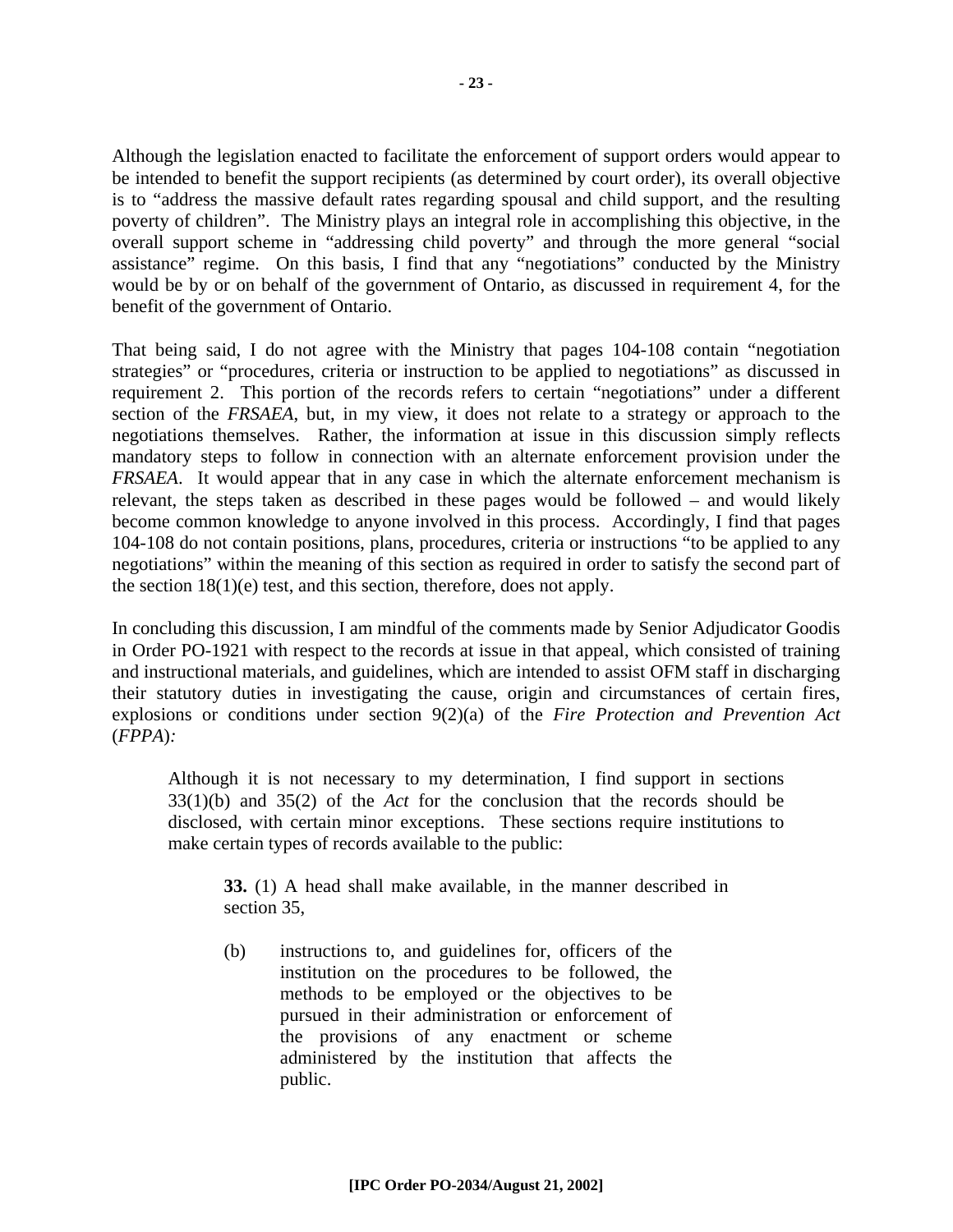**35.** (2) Every head shall cause the materials described in sections 33 and 34 to be made available to the public in the reading room, library or office designated by each institution for this purpose.

In my view, the records can be described as instructions to, and guidelines for, officers of the OFM on the procedures to be followed, the methods to be employed or the objectives to be pursued in their administration of the provisions of the *FPPA*, an enactment or scheme which affects the public. Sections 33(1)(b) and 35(2) thus signal the Legislature's intent that records of this nature ought to be made available to the public, subject to any necessary severances for exempt information. If I were to accept the Ministry's submission that records of the nature at issue in this appeal are exempt on the basis that they are not now publicly available and their contents makes them useful to others, the legislative intent reflected in sections 33(1)(b) and 35(2) could be largely frustrated. I do not accept that sections  $18(1)(a)$  and (c) in particular were intended to be so applied.

In my view, these comments are similarly applicable to training and instructional records designed, for general application, to assist the Director and her enforcement officers and panel lawyers in commencing and proceeding through default hearings.

#### **SOLICITOR-CLIENT PRIVILEGE**

#### *Introduction*

The Ministry claims that the section 19 exemption applies to all of the records at issue. Section 19 of the *Act* states:

A head may refuse to disclose a record that is subject to solicitor-client privilege or that was prepared by or for Crown counsel for use in giving legal advice or in contemplation of or for use in litigation.

Section 19 encompasses two heads of privilege, as derived from the common law: (i) solicitorclient communication privilege; and (ii) litigation privilege. In order for section 19 to apply, the institution must establish that one or the other, or both, of these heads of privilege apply to the records at issue [Order PO-1879].

The Ministry relies on the application of both heads of privilege to the records.

#### **LITIGATION PRIVILEGE**

#### *Introduction*

In Order MO-1337-I, Assistant Commissioner Mitchinson discussed the scope of litigation privilege, particularly in light of a landmark decision of the Court of Appeal for Ontario in *General Accident Assurance Co. v. Chrusz* (1999), 45 O.R. (3d) 321: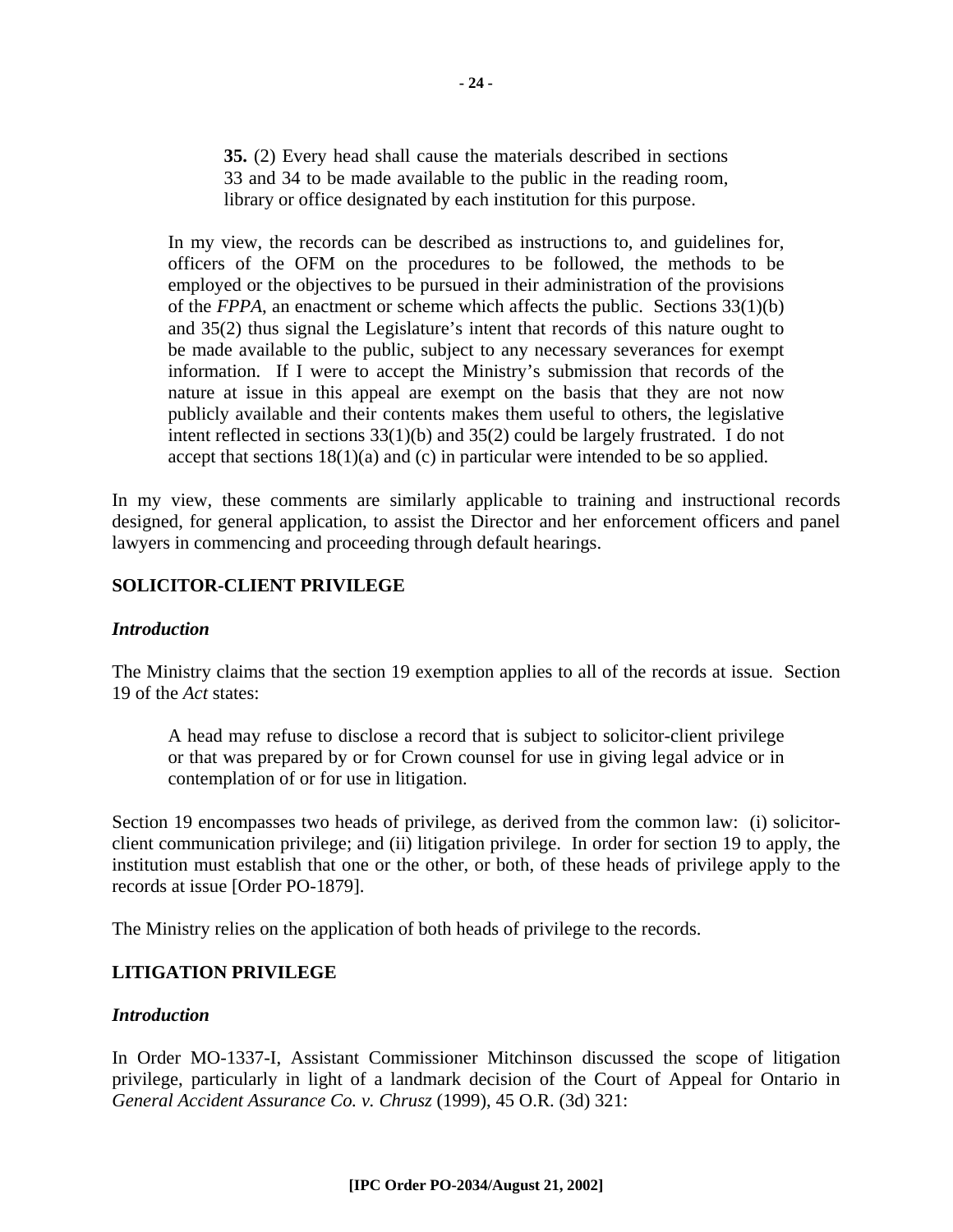In *General Accident*, the majority of the Court of Appeal questioned the "zone of privacy" approach and adopted a test which requires that the "dominant purpose" for the creation of a record must have been reasonably contemplated litigation in order for it to qualify for litigation privilege . . .

. . . . .

In *Solicitor-Client Privilege in Canadian Law* by Ronald D. Manes and Michael P. Silver, (Butterworth's: Toronto, 1993), pages 93-94, the authors offer some assistance in applying the dominant purpose test, as follows:

The "dominant purpose" test was enunciated [in *Waugh* v. *British Railways Board*, [1979] 2 All E.R. 1169] as follows:

> A document which was produced or brought into existence either with the dominant purpose of its author, or of the person or authority under whose direction, whether particular or general, it was produced or brought into existence, of using it or its contents in order to obtain legal advice or to conduct or aid in the conduct of litigation, at the time of its production in reasonable prospect, should be privileged and excluded from inspection.

It is crucial to note that the "dominant purpose" can exist in the mind of either the author or the person ordering the document's production, but it does not have to be both.

The test really consists of three elements, each of which must be met. First, it must have been *produced* with contemplated litigation in mind. Second, the document must have been produced for the *dominant purpose* of receiving legal advice or as an aid to the conduct of litigation - in other words for the dominant purpose of contemplated litigation. Third, the prospect of litigation must be *reasonable* - meaning that there is a reasonable contemplation of litigation.

Thus, there must be more than a vague or general apprehension of litigation.

Applying the direction of the Courts and experts in the area of litigation privilege, in my view, a record must satisfy each of the following requirements in order to meet the "dominant purpose" test: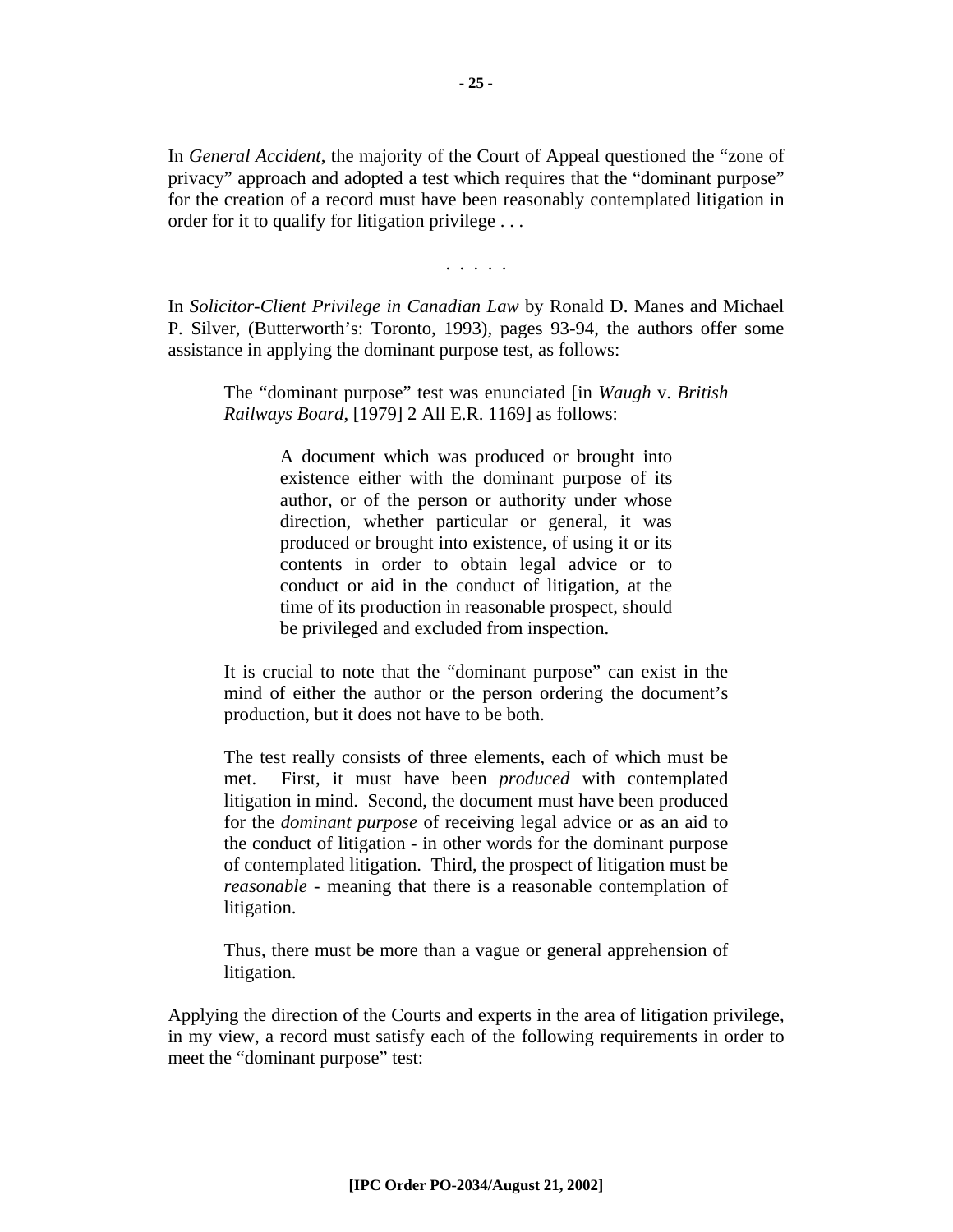- 2. The record must have been created for the dominant purpose of existing or contemplated litigation.
- 3. If litigation had not been commenced when the record was created, there must have been a reasonable contemplation of litigation at that time, i.e. more than a vague or general apprehension of litigation.

In applying this test, it is necessary to bear in mind the time sensitive nature of this type of privilege, and the fact that, even if the dominant purpose for creating a record was contemplated litigation, privilege only lasts as long as there is reasonably contemplated or actual litigation.

In Order MO-1337-I, Assistant Commissioner Mitchinson found that even where records were not created for the dominant purpose of litigation, copies of those records may become privileged if they have "found their way" into the lawyer's brief. This aspect of litigation privilege arises from a line of cases that includes *Nickmar Pty. Ltd. v. Preservatrice Skandia Insurance Ltd.* (1985), 3 N.S.W.L.R. 44 (S.C.) and *Hodgkinson v. Simms* (1988), 55 D.L.R. (4th) 577 (B.C. C.A.). As the Assistant Commissioner points out in his analysis, the test for this aspect of litigation privilege from *Nickmar* was quoted with approval by two of the three judges in *General Accident*. As a result, the Assistant Commissioner concluded that this aspect of privilege remains available after *General Accident*, and he adopted the test in *Nickmar*:

. . . the result in any such case depends on the manner in which the copy or extract is made or obtained. If it involves a selective copying or results from research or the exercise of skill and knowledge on the part of the solicitor, then I consider privilege should apply.

The Assistant Commissioner then elaborated on the potential application of the *Nickmar* test:

The types of records to which the *Nickmar* test can be applied have been described in various ways. Justice Carthy referred to them in *General Accident* as "public" documents. *Nickmar* characterizes them as "documents which can be obtained elsewhere," and [*Hodgkinson*] calls them "documents collected by the ... solicitor from third parties and now included in his brief." Applying the reasoning from these various sources, I have concluded that the types of records that may qualify for litigation privilege under this test are those that are publicly available (such as newspaper clippings and case reports), and others which were not created with the litigation in mind. On the other hand, records that were created with real or reasonably contemplated litigation in mind cannot qualify for litigation under the *Nickmar* test and should be tested under "dominant purpose."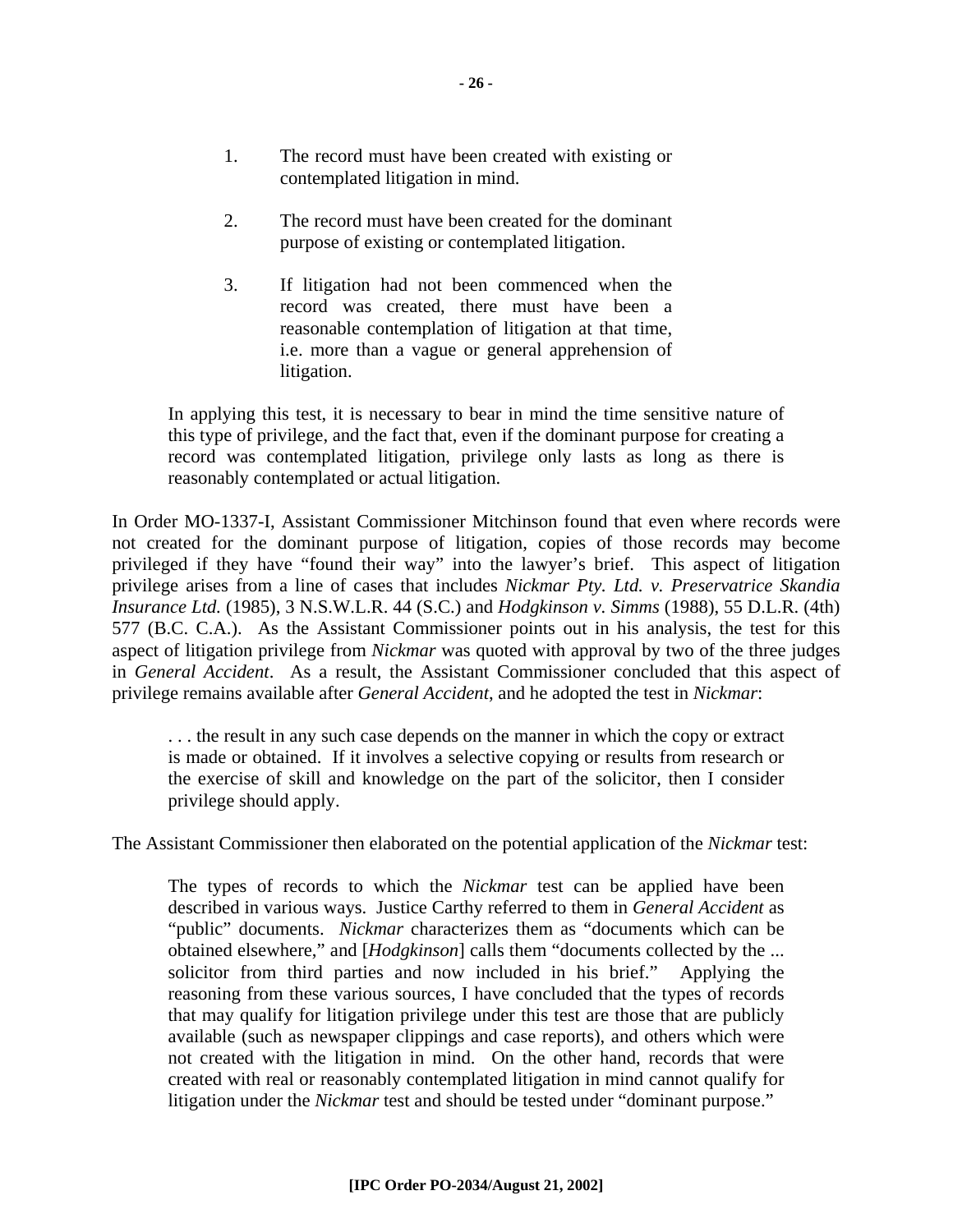I agree with the Assistant Commissioner's approach to litigation privilege as set out above, and I will apply it for the purpose of this appeal. In its representations, the Ministry states:

The ministry acknowledges that the documents at no time constituted part of the lawyer's brief; therefore, this line of submissions will rely on the "dominant purpose" test.

#### *Dominant purpose*

In Order PO-1928, former Adjudicator Nipp dealt with the application of section 19 to information contained in "handbooks" and/or "training manuals" developed and used by the Office of the Children's Lawyer. With respect to litigation privilege, she found:

In order to qualify for litigation privilege, a record must meet the three-part test articulated above. Each element of the test requires a specific nexus between the creation of the record and "existing" or "contemplated" litigation. The Ministry's position is essentially that litigation privilege can apply to a record created not for the dominant purpose of a particular piece of litigation, but rather for litigation in general. In my view, it is apparent from the authorities that litigation privilege is an *ad hoc* type of privilege, designed to protect documents that pertain to a particular piece of litigation while that litigation is continuing or reasonably in contemplation, but no longer. This type of privilege was subjected to extensive analysis by the court in *General Accident*, above. Justice Carthy, the author of the majority reasons, quoted several authorities which support this view:

The origins and character of litigation privilege are well described by Sopinka, Lederman and Bryant in The Law of Evidence in Canada (Toronto: Butterworths, 1992), at p. 653:

As the principle of solicitor-client privilege developed, the breadth of protection took on different dimensions. It expanded beyond communications passing between the client and solicitor and their respective agents, to encompass communications between the client or his solicitor and third parties if made for the solicitor's information for the purpose of pending or contemplated litigation. Although this extension was spawned out of the traditional solicitor-client privilege, the policy justification for it differed markedly from its progenitor. It had nothing to do with clients' freedom to consult privately and openly with their solicitors; rather, *it was founded upon our adversary system of litigation by which counsel control fact-presentation before the Court and decide for themselves which evidence and by what manner of proof they will adduce facts to establish their claim or defence, without*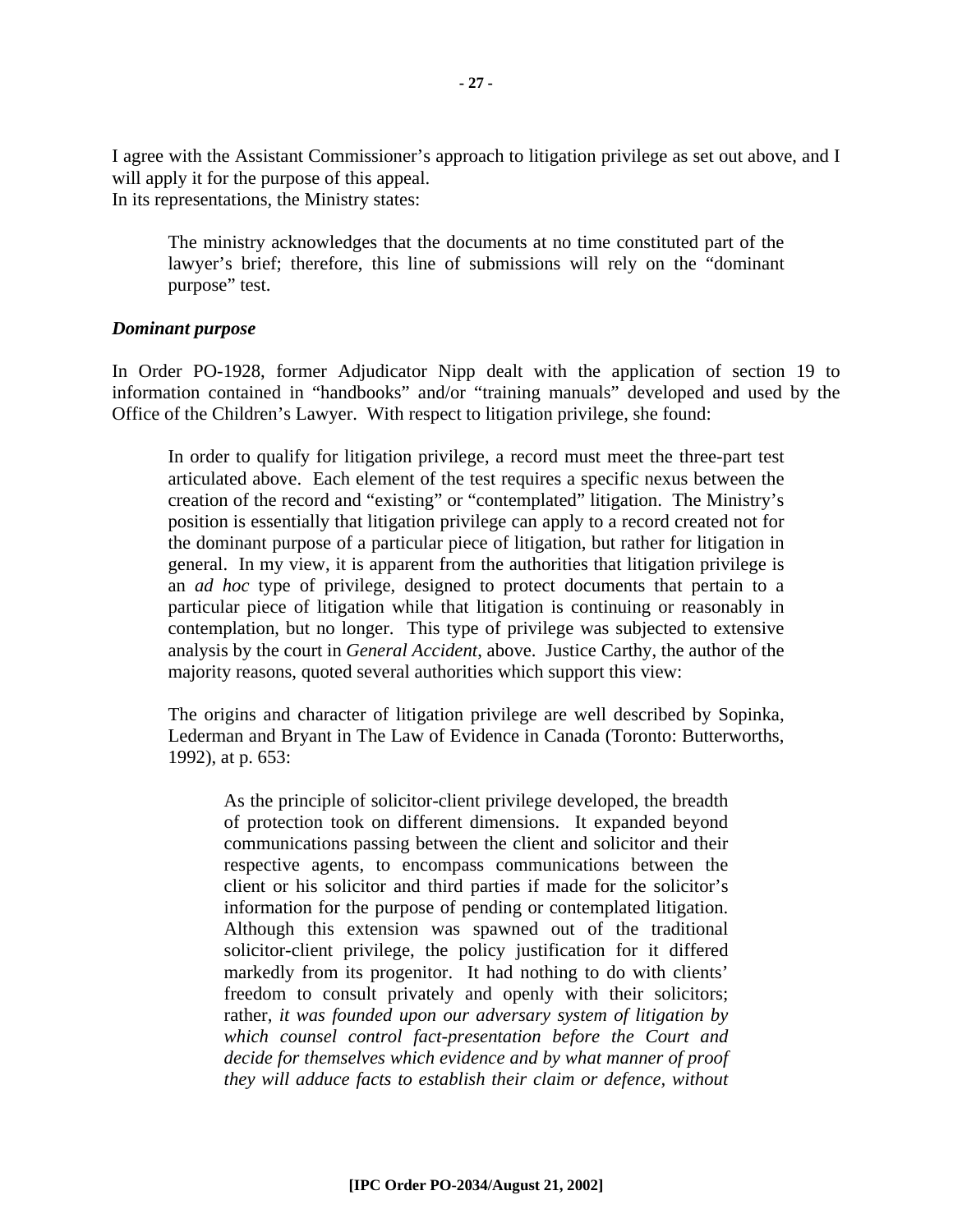*any obligation to make prior disclosure of the material acquired in preparation of the case* . . .

[emphasis added]

R.J. Sharpe, prior to his judicial appointment, published a thoughtful lecture on this subject, entitled "Claiming Privilege in the Discovery Process" in Law in Transition: Evidence, L.S.U.C. Special Lectures (Toronto: De Boo, 1984) at p. 163. He stated at pp. 164-65:

It is crucially important to distinguish litigation privilege from solicitor-client privilege . . . Litigation privilege . . . is geared directly to the process of litigation. Its purpose is not explained adequately by the protection afforded lawyer-client communications deemed necessary to allow clients to obtain legal advice, the interest protected by solicitor-client privilege. *Its purpose is more particularly related to the needs of the adversarial trial process. Litigation privilege is based upon the need for a protected area to facilitate investigation and preparation of a case for trial by the adversarial advocate . . .*

[emphasis added]

In my view, these extracts, quoted with approval by the Court of Appeal for Ontario, indicate that documents which may qualify for litigation privilege under the dominant purpose test must have been produced with *particular* litigation in mind, and not litigation generally. This view is reinforced by the following extract from *Susan Hosiery Ltd. v. M.N.R.*, [1969] 2 Ex. C.R. 27 at 33-34:

. . . [U]nder our adversary system of litigation, *a lawyer's preparation of his client's case must not be inhibited by the possibility that the materials that he prepares can be taken out of his file and presented to the court in a manner other than that contemplated when they were prepared*. What would aid in determining the truth when presented in the manner contemplated by the solicitor who directed its preparation might well be used to create a distortion of the truth to the prejudice of the client when presented by someone adverse in interest who did not understand what gave rise to its preparation. If lawyers were entitled to dip into each other's briefs by means of the discovery process, the straightforward preparation of cases for trial would develop into a most unsatisfactory travesty of our present system.

[emphasis added]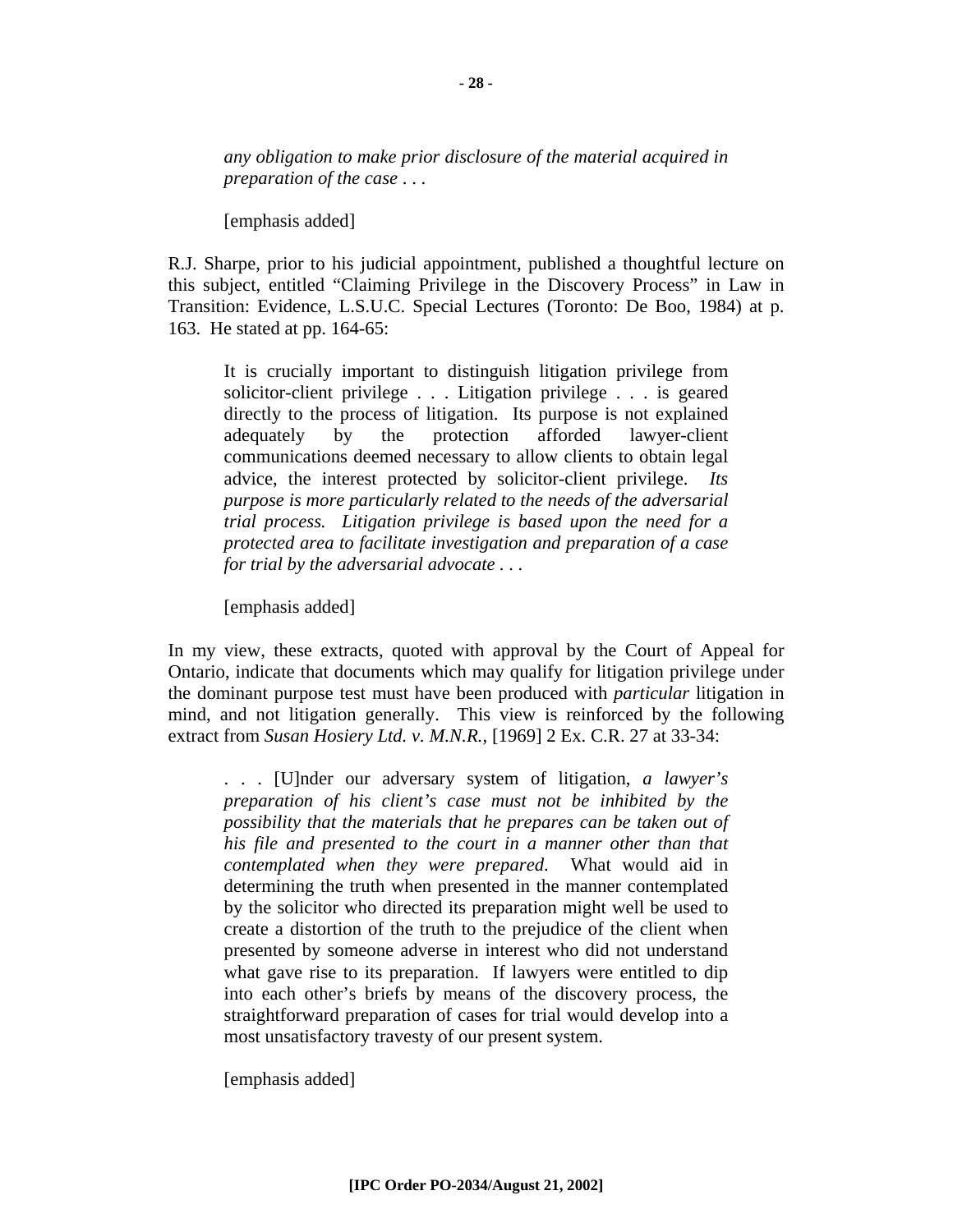In my view, based on the records themselves and the surrounding circumstances, the dominant purpose for preparing the records was to train OCL staff in discharging their duties. While one of the lesser purposes for creating the records may have been to foster the conduct of litigation generally, this would not attract litigation privilege, even if it were the dominant purpose, since they were not prepared with any particular litigation in mind.

For these reasons, I find that the guide portion of record 4, and records 1, 2 and 3, do not meet the dominant purpose test.

The Ministry submits that Order PO-1928 is distinguishable from the current appeal:

In Order PO-1928, the case of *Susan Hosiery Ltd. V. M.N.R.* is quoted as standing for the proposition that "the dominant purpose test must have been produced with a particular litigation in mind, and not litigation generally."[*sic*] However, the case itself states that the *purpose* of the privilege is to protect the possibility of the "distortion of the truth to the prejudice of the client when presented by someone adverse in interest who did not understand what gave rise to its preparation". The ministry respectfully submits that the protection from the possibility of the distortion of truth of support payors' financial or other circumstances (the purpose of the privilege) must be kept in mind when analyzing whether litigation privilege applies to the records at issue in the case at hand. Moreover, PO-1928 – which did not find that the Office of the Children's Lawyer (OCL) manuals were covered by litigation privilege – can be distinguished from the case at hand. The manuals in this case were produced to prepare the client's (Director's) case with respect to a "particular litigation in mind," that being s. 41 default hearings, whereas the OCL's manuals were created to train OCL staff in discharging their duties.

The pages at issue contain FRO's strategies in court and mechanisms by which FRO collects payments from those payors who do not live up to their court ordered support obligations. When dealing with such payors, FRO needs to avail itself of more aggressive enforcement techniques. The responsive records in this request are manuals to assist CSA's, who initiate and pursue these aggressive enforcement techniques, as well as to assist the panel lawyers who represent the Director before the court in these proceedings.

The Ministry believes that access to the information in the records at issue would assist a support payor to manipulate the enforcement proceedings and concludes:

It is crucial then, that the information contained in the severed pages be protected under litigation privilege. This litigation is "particularly related to the needs of the adversarial trial process." Further, it "is based upon the need for a protected area to facilitate investigation and preparation of a case for trial by the adversarial advocate." [R.J.Sharpe. "Claiming Privilege in the Discovery Process" in Law in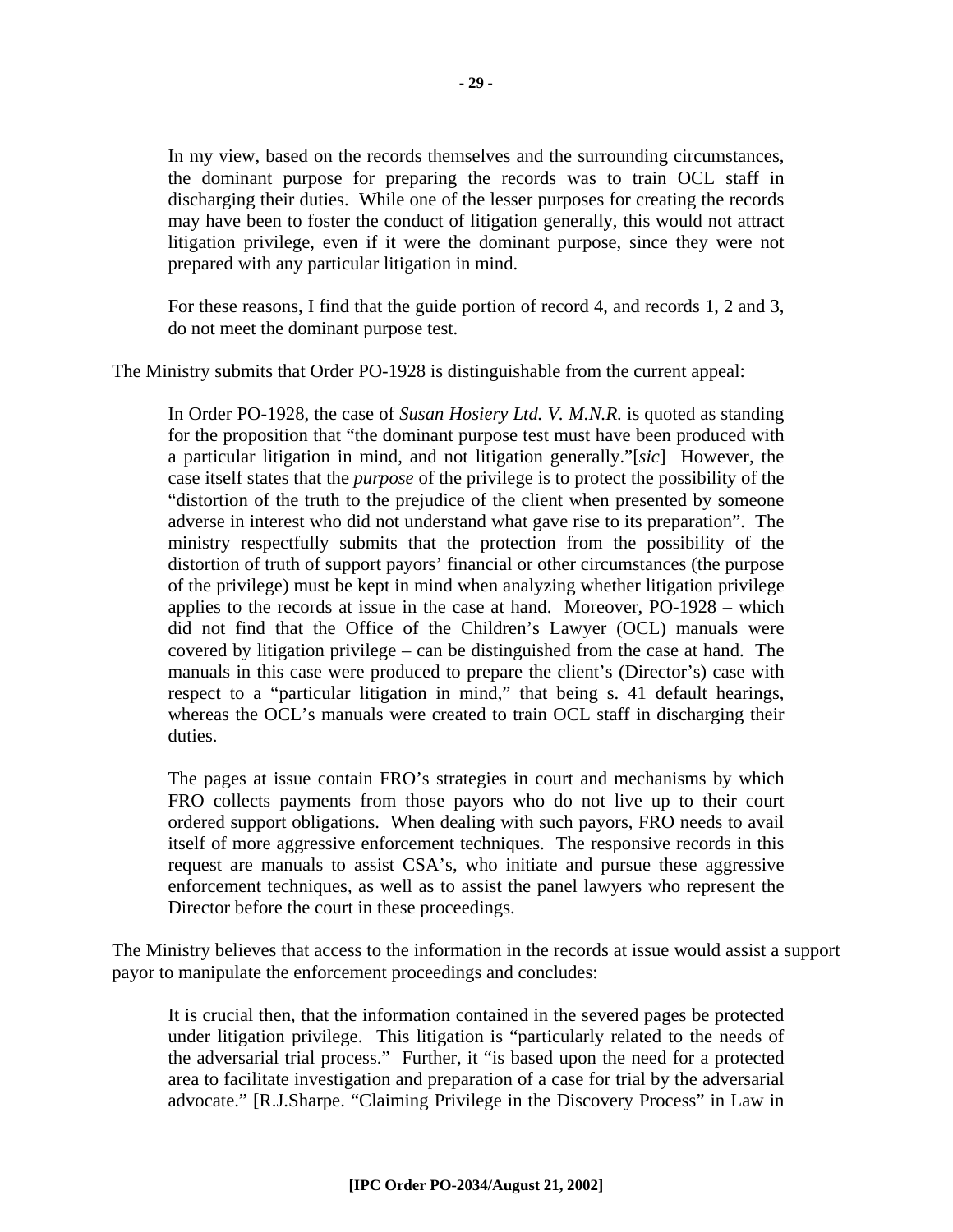Transition: Evidence, L.S.U.C. Special lectures (Toronto: De Boo, 1984) at pg. 163.]

The Ministry also seeks to distinguish the findings in Order PO-1928 on the basis that the authorities referred to in it do not explicitly state that litigation privilege must attach itself strictly to a single case, that one of them relates to documents in a lawyer's brief, for which the Ministry is not asserting privilege, and because they concerned litigation privilege and its relation to examination for discovery.

I do not agree that Order PO-1928 is distinguishable from the present appeal. I am not persuaded that the Legislature intended this privilege to extend to procedures to be applied generally. This view is amply supported by the authorities cited by former Adjudicator Nipp, above. It finds further support in dictionary definitions.

The *Concise Oxford Dictionary of Current English*, 8<sup>th</sup> ed., R.E. Allen, ed. (Oxford: Oxford University Press, 1990) defines the term "litigate" as:

- Be a party to a lawsuit;
- Contest (a point) in a lawsuit

*Black's Law Dictionary*, 6<sup>th</sup> ed., J.R. Nolan et al., (St. Paul, MN: West Publishing Co., 1990) (*Black's*) defines the term "litigate", in part as:

- To dispute or contend in form of law; to settle a dispute or seek relief in a court of law; to carry on a lawsuit.
- To bring into or engage in litigation; the act of carrying on a suit in a law court.

"Litigation" is defined in *Black's* as:

- A lawsuit.
- Legal action, including all proceedings therein.
- Contest in a court of law for the purpose of enforcing a right or seeking a remedy.

Finally, *Black's* defines "lawsuit" as:

- A vernacular term for a suit, action, or cause instituted or depending between two private persons in the courts of law.
- A suit at law or in equity.
- An action or proceeding in a civil court.
- A process in law instituted by one party to compel another to do him justice.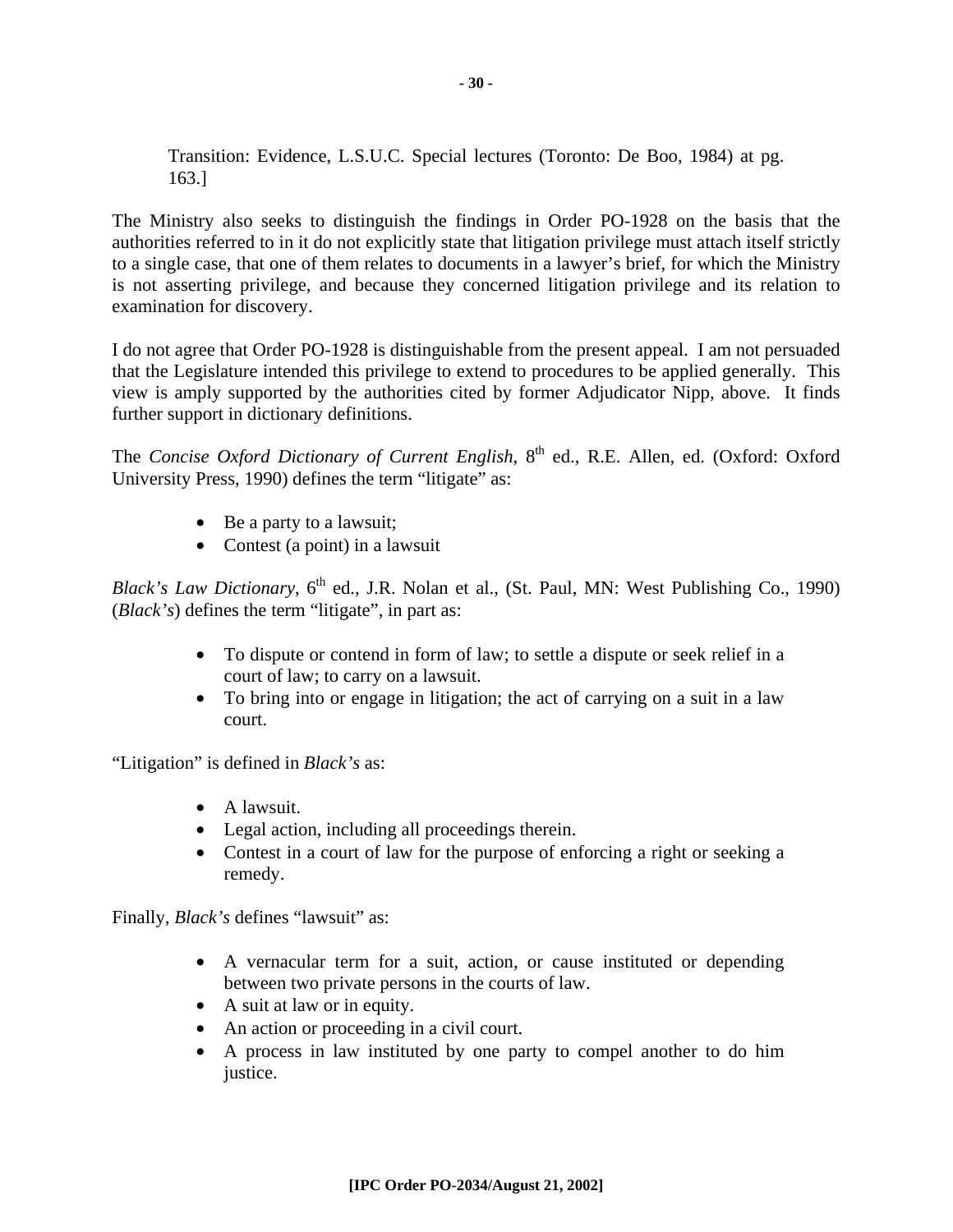Whether in common usage or as a term of art in the legal context, reference to the term "litigation" is primarily recognized as pertaining to a specific proceeding relating to arguably identified parties. In my view, it is entirely reasonable to incorporate these definitions into the interpretation of the term as used in section 19 of the *Act*.

Consequently, I have concluded that the findings of former Adjudicator Nipp in Order PO-1928 are similarly applicable in the circumstances of this appeal. Moreover, I find that her comments and the authorities on which they are based pertain to all aspects of the litigation of a particular matter. This does not, in my view, encompass general guidelines or manuals such as the records at issue here.

In a further argument, the Ministry refers to a recent decision of the Ontario Divisional Court overturning the decision of Adjudicator Big Canoe in Order P-1561 (*Ontario (Attorney General) v. Big Canoe* [2001] O.J. No. 4876):

[I]n the judicial review of Order P-1561, the Ontario Divisional Court rules that s. 19 contains two branches of privilege. The first is solicitor-client privilege, which includes within its ambit litigation privilege, but that the words "prepared by or for Crown counsel for use in giving legal advice or in contemplation of or for use in litigation" create a discretionary privilege, to which the common law rules of privilege do not apply.

The court said:

When it comes to Branch 2, there is no issue to "clarify". There is no reference in Branch 2 to the common law principle of solicitorclient privilege (which includes litigation privilege). A head may refuse to disclose a record that was prepared by Crown counsel for use in giving legal advice or in contemplation of, or for use in, litigation. The language is clear and unambiguous. Unlike Branch 1, no external considerations such as a change in the common law, can serve to import a different way of construing Branch 2 … [t]hus, if it was not the intention of Branch 2 of s. 19 to enable government lawyers to assert a privilege more expansive or durable than that available at common law … it was open to parliament to say so.

What the court is saying is that s. 19 affords solicitor-client privilege (which includes litigation privilege) *and* a second branch of privilege that is wider than common law litigation privilege. The court is clear that all materials prepared for or in contemplation of litigation are protected under this discretionary privilege, and the common law doctrine surrounding "a particular piece of litigation" are not to be applied under that branch.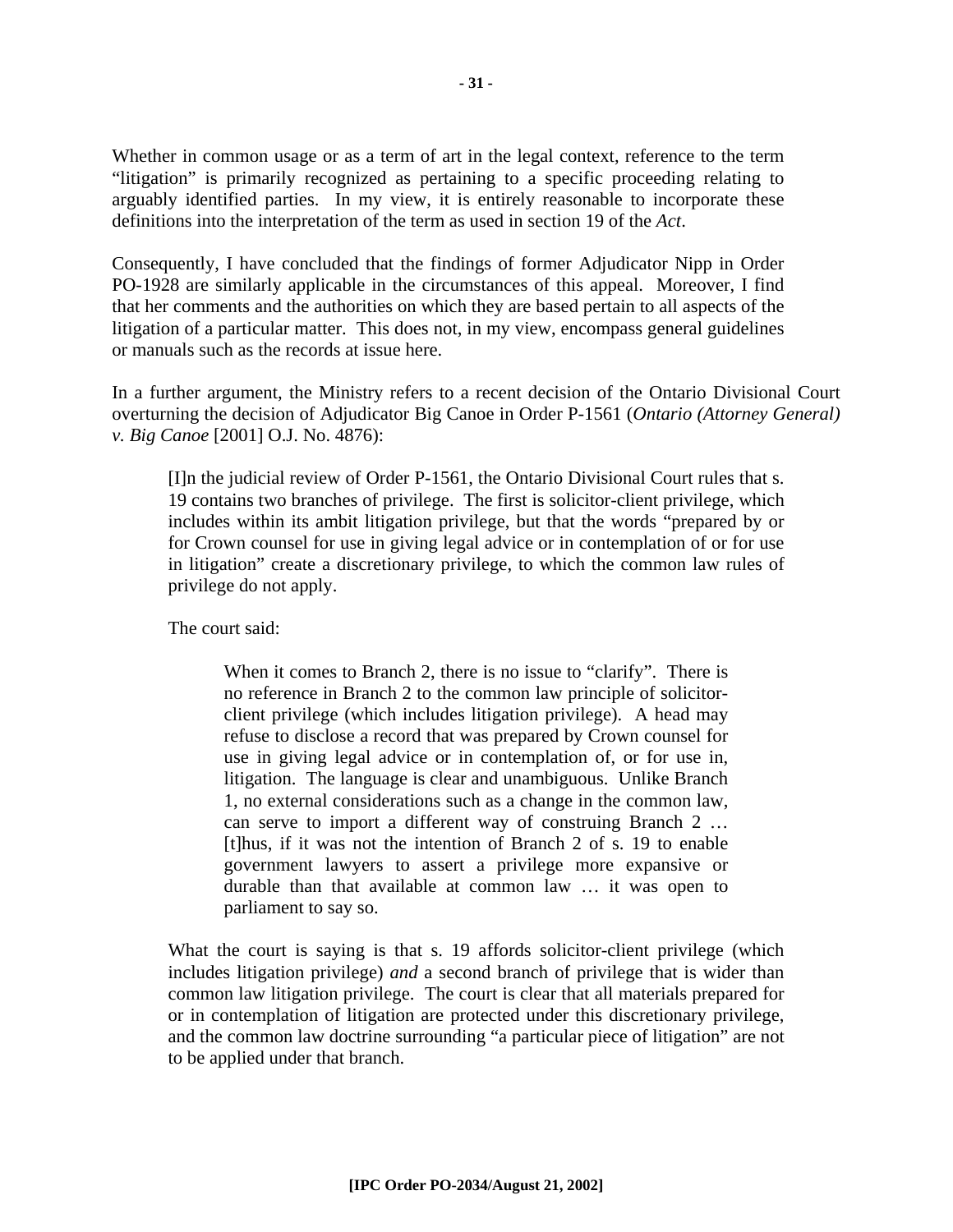As the Ministry notes, the Ontario Divisional Court found that "if it was not the intention of Branch 2 of s. 19 to enable government lawyers to assert a privilege more expansive or durable than that available at common law … it was open to parliament to say so."

I do not accept the Ministry's argument that any document relating to the litigation process, provided it was drafted by a Crown counsel, was intended to be exempt under section 19. In my view, if the record does not relate to a particular piece of litigation, it was not prepared "in contemplation of or for use in litigation" within the meaning of section 19, and is not exempt. This view is reinforced by the purposes of the *Act* recited in section 1, which require exemptions from access to be "limited and specific", and by sections 33(1)(b) and 35(2) of the Act, referred to above, which specifically identify the type of records at issue in this appeal as "public records".

The Ministry also submits that application of the strict rules designed for two-party litigation is not appropriate to proceedings under section 41 of the *FRSAEA*. Referring to the "tremendous social need for FRO's work" (as discussed in the background section above) and the nature of its work, the Ministry states:

FRO's default proceedings are unique and, as a result, the ministry submits that it should be allowed some flexibility in using s. 19 of [the *Act*] to protect information that was prepared for use in litigation.

…

The strict common law rules were developed in the context of private litigation. In that context it makes sense that when one court case ends, litigation privilege is likely no longer necessary. In FRO's case, however, hundreds of default proceedings are conducted every month. It would be impossible for FRO counsel to write out instructions for every panel lawyer every time she or he was going to represent the Direct at a default proceeding. The same holds true for FRO counsel to write out instructions to CSAs regarding the commencement of default proceedings.

In my view, the social context of the FRO's work is not the governing factor in deciding whether section 19 applies. Section 19 is not a harms-based exemption, and its application depends on the factors I have already considered. In my view, this argument does not advance the Ministry's position.

The Ministry also submits that access to the information in the records at issue would assist a support payor to manipulate the enforcement proceedings and concludes:

It is crucial then, that the information contained in the severed pages be protected under litigation privilege. This litigation is "particularly related to the needs of the adversarial trial process." Further, it "is based upon the need for a protected area to facilitate investigation and preparation of a case for trial by the adversarial advocate." [R.J.Sharpe. "Claiming Privilege in the Discovery Process" in Law in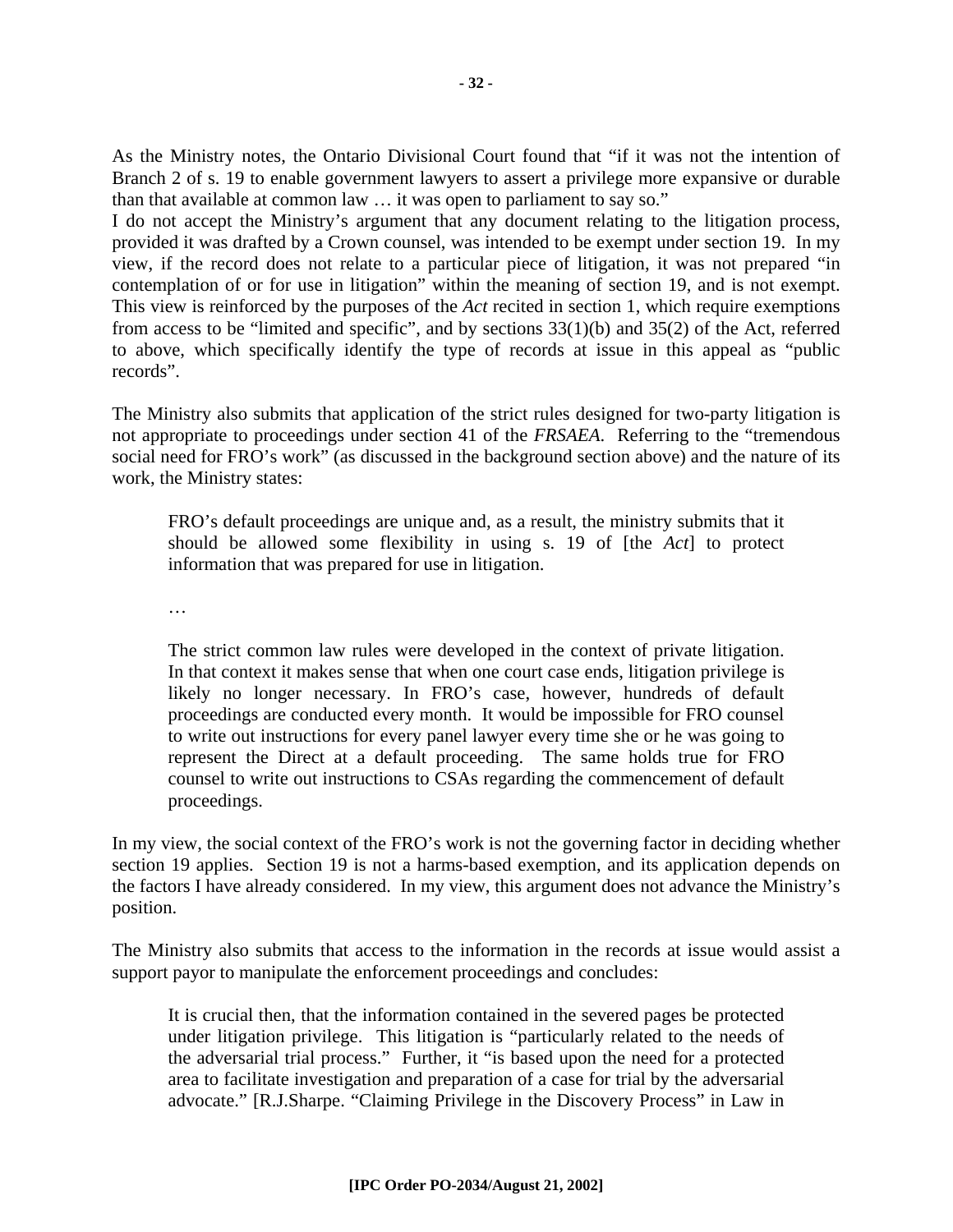Transition: Evidence, L.S.U.C. Special lectures (Toronto: De Boo, 1984) at pg. 163.]

Again, section 19 does not have a "harms" component. That is, it is not the consequences of disclosure but the nature of the record itself that will determine whether it meets the requirements of the exemption. The record either meets the test as set out in this order or it does not. Therefore, many of the concerns and arguments raised by the Ministry with respect to the unique nature of the FRO, the need for its work and the perceived consequences of disclosure do not assist me in determining whether section 19 applies in the circumstances.

Applying the above discussion to the records at issue in this appeal, I find that they do not pertain to a particular litigation and on this basis, do not qualify for exemption pursuant to the litigation aspect of the solicitor-client privilege in section 19 of the *Act*.

#### **SOLICITOR-CLIENT COMMUNICATION PRIVILEGE**

#### *Introduction*

Solicitor-client communication privilege protects direct communications of a confidential nature between a solicitor and client, or their agents or employees, made for the purpose of obtaining professional legal advice. The rationale for this privilege is to ensure that a client may confide in his or her lawyer on a legal matter without reservation [Order P-1551].

This privilege has been described by the Supreme Court of Canada as follows:

... all information which a person must provide in order to obtain legal advice and which is given in confidence for that purpose enjoys the privileges attaching to confidentiality. This confidentiality attaches to all communications made within the framework of the solicitor-client relationship ... [*Descôteaux v. Mierzwinski* (1982), 141 D.L.R. (3d) 590 at 618, cited in Order P-1409]

The privilege has been found to apply to "a continuum of communications" between a solicitor and client:

. . . the test is whether the communication or document was made confidentially for the purposes of legal advice. Those purposes have to be construed broadly. Privilege obviously attaches to a document conveying legal advice from solicitor to client and to a specific request from the client for such advice. But it does not follow that all other communications between them lack privilege. In most solicitor and client relationships, especially where a transaction involves protracted dealings, advice may be required or appropriate on matters great or small at various stages. There will be a continuum of communications and meetings between the solicitor and client ... Where information is passed by the solicitor or client to the other as part of the continuum aimed at keeping both informed so that advice may be sought and given as required, privilege will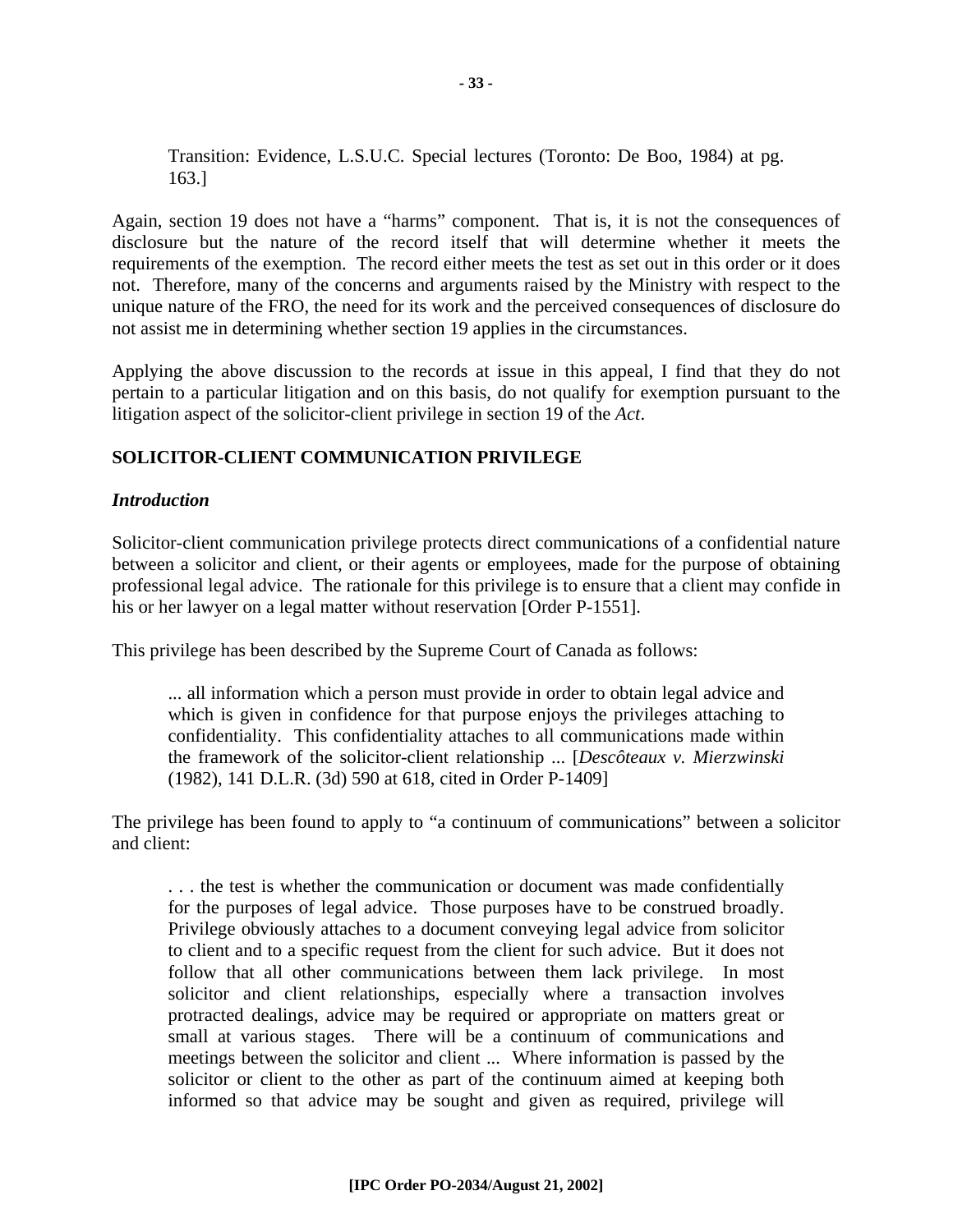attach. A letter from the client containing information may end with such words as "please advise me what I should do." But, even if it does not, there will usually be implied in the relationship an overall expectation that the solicitor will at each stage, whether asked specifically or not, tender appropriate advice. Moreover, legal advice is not confined to telling the client the law; it must include advice as to what should prudently and sensibly be done in the relevant legal context [*Balabel v. Air India*, [1988] 2 W.L.R. 1036 at 1046 (Eng. C.A.), cited in Order P-1409].

The Ministry states:

The pages at issue as outlined above are taken from the [FRO] Policy  $\&$ Procedures Manual. This material is prepared exclusively for FRO's enforcement officers as defined in the paragraph above and therefore satisfies the test… The material is written by the Director's legal counsel; contains information of a confidential nature that is not distributed to anyone other than those expected to initiate Default Proceedings on the Director's behalf; has been written by the Director's legal advisors for the use of the Director and her enforcement officers; and is designed to give legal advice as to how and when a default proceeding should be commenced, and how it is to proceed.

…

… It provides comprehensive and direct legal *advice* as to what should prudently and sensibly be done in a particular legal context.

…

[Other pages] contain information found in the panel lawyer training material. FRO has just over 100 panel lawyers across Ontario who regularly appear in their local courts on behalf of FRO, a centralized agency. Each panel lawyer is retained to appear on a specific matter in each case.

…

The solicitor/client relationship here is akin to a common scenario in private practice where a client seeks legal advice from a senior lawyer, decides on a course of action, and instructs the senior lawyer to proceed. The senior lawyer, with the client's consent, may instruct a junior lawyer to draft materials or appear in court to move the proceedings forward.

…

In the case at hand, the Director originally sought the advice of FRO in-house counsel with regard to the commencement and litigation of default hearings. This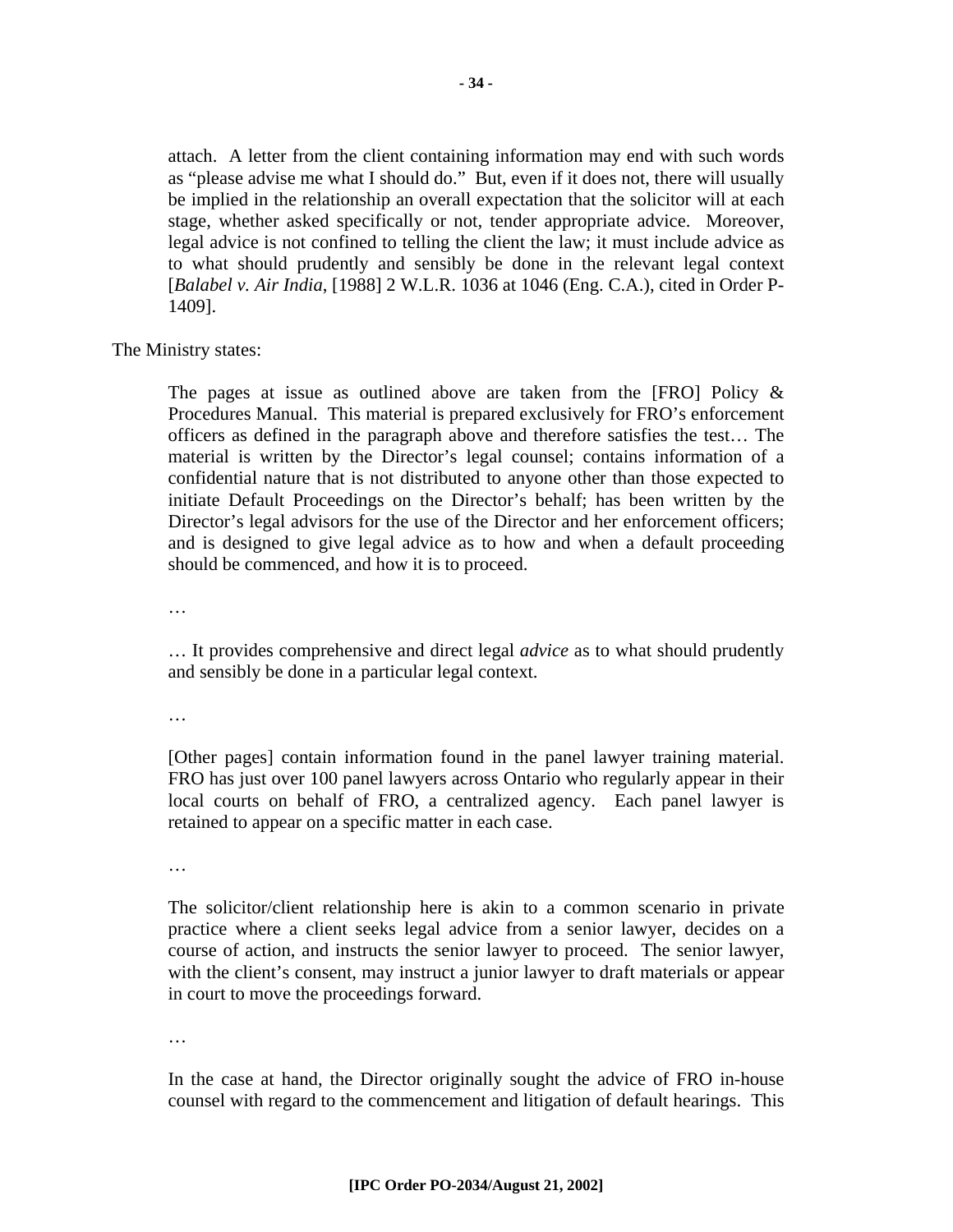advice was provided to the Director, and the Director gave instructions regarding the procedures to be followed in default hearings. In-house counsel then prepared these materials, reflecting the Director's instructions, to the panel lawyers in the form of a manual or training material.

Commenting on the application of the solicitor-client communication privilege to similar types of records, former Adjudicator Nipp found in Order PO-1928:

[I]n a similar vein to my finding above under litigation privilege, to be subject to solicitor-client communication privilege, the communication in question must relate to a particular matter on which legal advice is being sought or provided. This privilege is not intended to apply to general guidelines to staff or agents, or policies about how to carry out their duties, in the absence of a specific legal issue on which advice is being sought. By contrast, had legal advice been sought and given on the specific legal issue of what the guidelines should contain, then confidential communications between legal counsel and an OCL client made for this purpose may well have attracted privilege.

I agree with these conclusions and find that they are similarly applicable in the circumstances of the current appeal. I accept that the records were prepared by legal counsel for the Director, and that during their preparation, any communications between the Director and/or her staff and/or agents with respect to the interpretation of the relevant sections of the *FRSAEA,* and the content of the procedures and guidelines may well have attracted privilege. However, once the document was completed, its purpose was not to communicate advice from legal counsel to the Director and her staff and agents, but rather, to be then used by her in overseeing the procedures to be followed by staff in applying and enforcing the legislation. I am not persuaded that simply because these records pertain to one specific section of the *FRSAEA* that they pertain to a "particular legal context" in the requisite sense. These are guidelines, procedures and instructions for "general application" in the default hearing process under section 41 of the *FRSAEA* as opposed to being in relation to a particular proceeding on which legal advice is sought or given. Accordingly, I find that the records are not exempt under the solicitor-client communication privilege aspect of the section 19 exemption.

### **ORDER:**

- 1. I uphold the Ministry's decision to withhold the portions of pages 119-123 that are not responsive to the appellant's request.
- 2. I order the Ministry to disclose the remaining records and parts of records at issue by providing him with copies of these pages on or before **September 10, 2002**.